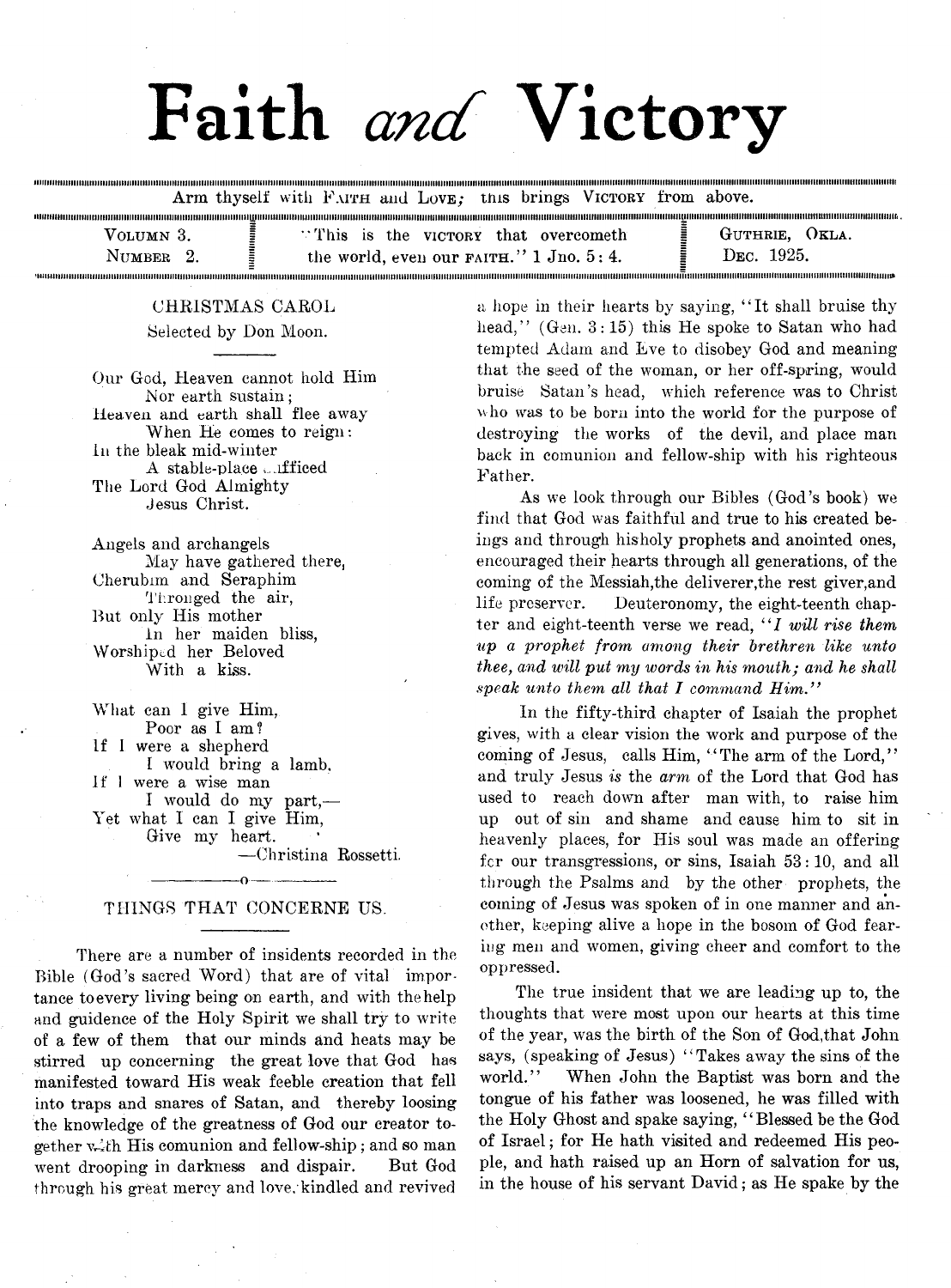month of His holy prophets, *which have been since the world began*: that we should be saved from our enemies, and from the hand of all that hate us; to perform the mercy promised to our fathers, and to *remember His holy covinent*; the oath which He sware to our father Abraham, that He would grant unto us, that we, being delivered out of the hand of the enemies, might serve Him without fear, in holiness ami righteousiness before Him, all the days of our life." This he spake concerning Jesus that was soon to b. born, and then turning to his infant son said, " And thy child shall be called the prophet of the Highest, for thou shalt go before the face of the Lord to prepare His ways."

Six months later when little Jesus, the Son of God, was born in the stable, was wrapped in swaddling clothes and laid in a manger; there was quite a stir made in some respects ;the angle of the Lord suddenly appeared to the sheperds that were watching their flocks that night, and the glory of the Lord shone round about them and they were much frightened; but the angle of the Lord said, " Fear not for, behold, I bring you good tidings of great joy, which shall be to all people for unto us is born this day, in the city of David, a Saviour, which is Christ the Lord," and as the angle was telling them where the child could be found there suddenly appeared a multitude of the heavenly host, praising God and saying, " *Glory to God in the highest, and on earth peace, good will toward men."*

The sheperds were much stirred about the matter and hastened to Bethlehem to find the little child Jesus; whose birth had stirred the angles of heaven in praise and declaration; when they had found and seen this child, they made known abroad the things they had heard and seen and all wondered on hearing the words of the sheperds.

This event was so important that there were wise men in the east that saw His star and were stirred about the matter and set out on a long journey to find, visit, and worship this child, whom they understood was born king of the Jews. As they came to Jerusalem searching for the young child, King Herod heard about the matter and he also was stirred concerning this child and cleverly plotted to find and slay this child whom he feared would take his place as king, and so we find that both the good and evil were much concerned when Jesus was born into the world, the good sought Him to worship and adore Him but the evil sought Him to slay or destroy His young life. Thus we see the good working in the hearts of those that fear God and also we see the evil working in the hearts of those that rebel against the

government of Jesus. Now when the wise men bad found the young child, it is stated or written, that they fell down and worshiped Him and opened their treasures, presenting unto Him gifts, gold, frankincense, and myrrh. Because of this giving, unquestionably, we have a practice or custom of giving one to another on the twenty-fifth of December which is supposed to be the day of the year in which Jesus, the Son of God, was born.

Now it is well and good that we rejoice and be glad in remembrance of the birth of Christ, and give gifts to others on that day in a sincere wav,is approviable, but there is some things that a great many need to learn concerning their giving and that is; to be watchful and prayerful that *all* is acceptable with God. We notice that these wise men worshiped Christ and gave gifts unto Him; while we have not the Lord here in person as they had vet the scriptures teach us, *" To give unto the poor is like lending to the Lord"* and *" As ye do unto the least of these, my brethren*, *ye do] it unto me,"* and so we should seek God and give our gifts to those, that would be like giving it unto the Lord. Much of the giving and the great display of dinners and intertainments that are given on Christmas-day is a sham and a grief to the tender heart of God, so we find to-day as it was in the days when Jesus was born; the people are stirred on Christmas-day, the righteous with a joyful soul and gladness, and as the wise men, they want to give of their store to Jesus as they worship Him who has taken away all their sins and given them peace with God; also the evil or worldly-minded are stirred to make a fair show in the flesh by great spreads and worldly intertainments to-gether with much giving. Often-times they give to those who need not, with a heart expecting as much again in return. Many others who are more debased will drink liquor, smoke and chew poison weeds, swear, curse, and carouse in different dissipating ways and say that they are celebrating Christmas. Oh, how sad all this is to the redeemed of earth, to those who are heirs of God and joint heirs with Christ, to those who really know and continue in the joys of salvation which is brought about by the slaying and pouring out of the blamless blood of this same child; to them this moekrev is great indeed.

Now the birth of Christ was a very important oecurance and deserves our attention and consideration for it was the beginning of the plan of God to save men from their fallen state. Indeed God's people have an inward joy and appreciation because of the workings of God in this humble way *{unknown to the wisdom of this world)*. When we recall to mind how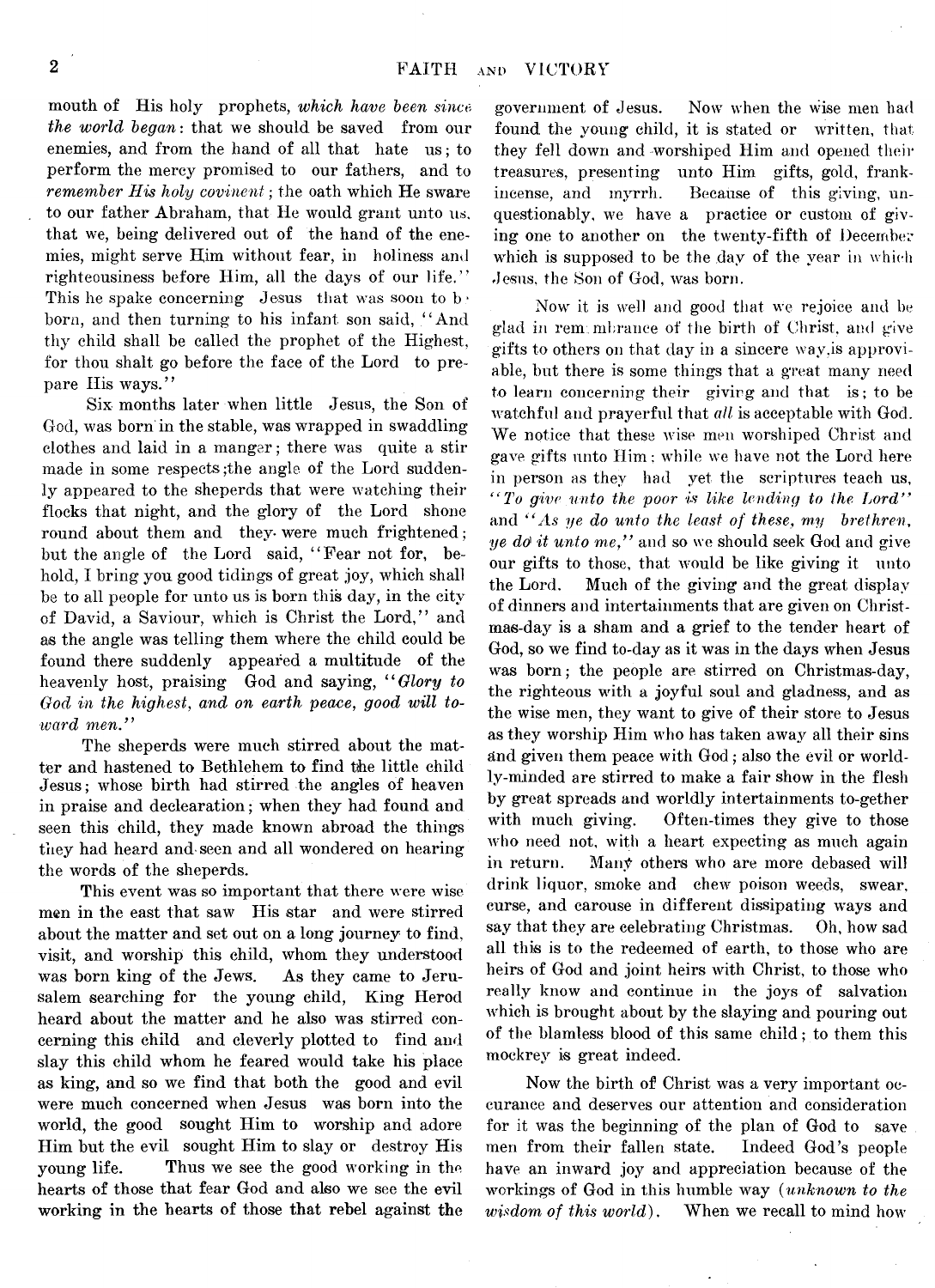God fustrated the plans of the wicked king that sought to slay the child Jesus, and while he was at his bloody work of slaying the childreh under two years of age, we find that our Saviour was was safe down in Egypt, protected by the hand of God, our righteous Father.

Another very important occurance in the plan and purpose of God, was the crucifixion of Jesus,the Son of God, for without the shedding of His blood, there would be no remission of our sins. We find that the wicked were finally permitted of God to slay and shed the blood of this innocent man that our sins be atoned for, giving us peace with God, restoring to us comunion and fellow-ship with our righteous Father whom we had transgressed against, and thus we find the promise of God fulfilled, *" the seed of the woman shall bruise the serpent's head*," for of a truth this comes to pass in the hearts of those who make HIS SOUL an offering for their sins and iniquities. Oh, that poor miserable souls would look to Him and see his pure blameless blood which was poured out, acting as a covering, hiding, as it were, their sins from God, making them innocent as in childhood days when they knew no sin.

One more occurence that is of great concern to us to-day is the ascension of Jesus. The disciples witnessed His going up and as they gazed upward the angles of the Lord appeared with a message and comforted their hearts with the assurance that He would come again.

The Lord ascended up to heaven and it is written of Him that, He is seated at the right hand, of God that He has all power both in heaven and in earth, that He is our great high priest and is touched by the feeling of our infirmities, will succor those that are in need, is a present help, and tells us to come boldly unto the throne of grace. Blessed be his name.

Though He may seem dead to many, yet to the redeemed He is risen, He is a living and abiding Christ, a King, and a governor whom they delight to have rule over them and move them about in this world for His pleasure and glory.

And thus we know that the plan and mystery of God is finished and He is waiting patiently for the precious fruit of the earth, which is yielded souls to His sovereign power, believers in the sacrifice made. May you be a partaker of this heavenly benifit.

> The babe that was born in Bethlehem Many, many long years gone by, Had many sorrows and griefs to bear; But we hear Him, with much confidence, say, 'Was endured for the joy that was set before: '

> And now with Him we triumpth o'er the foe. — Fred Pruitt.

#### TAKE WARNING, DEAR CHILDREN

Beloved, we find among the children of God today that there are too many that are ready to judge one another. Come, let us reason together on a portion of God's Word, beginning at Romans 2: 1, "Therefore thou art inexcuseable, 0 man, whosoever thou art that judgest: for wherein thou judgest another, thou condemnest thyself."

Now we will go to 2 Cor.  $10: 7,$  "Do ye look on things after the outward appearance? If any man trust to himself that he is Christ's, let him of himself think this again, that as he is Christ's even so are we Christ's." While you, dear brother or sister that know you belong to Christ, just remember that the one you are judging is Christ's also, and though they are cast down, they are not forsaken by our Lord.

Now let us read  $1$  Sam.  $16: 7$ , "But the Lord said unto Samuel, look not on his countenance, or on the height of his stature; because I have refused him; for the Lord seeth not as man seeth, for man looketh on the outward appearance, but the Lord looketh on the heart." You, my dearly beloved, may look on the outward appearance of someone who would appear to be so good, but would only be a whited sepulchre, which indeed is beautiful outward, but is within full of dead men's bones, and of all uncleanness (Matt. 23: 27). While again, you may look upon someone who has had a great fight of some kind with the enemy,and it may be that he was overcome in some things, yet is striving and trying to overcome, and who is begging for forgiveness every day, and God is blessing them. You and I don't know their heart nor the secret prayers that are going up.

So we ought to be very, very careful about our judging. While the Word says in Matt.  $7:13$ , "Ye shall know them by their fruits," yet it does not say for us to go around judging, condeming, and disfellowshiping a brother or sister. "But if we walk in the light as He is in the light, we have fellowship one with another, arid the blood of Jesus Christ, His Son, cleanseth us from all sin"  $(1$  John 1:7). But, my beloved, if we fail to have fellowship with one of God's little ones, though ever so weak, then the blood fails to any longer cleanse us, so we are left in darkness. 0, how careful we ought to be and be sure when we judge, that it is righteous judgment, and that we first go to them and then take one or two more, and then if they are contentious and will not hear, take it to the Church (Matt. 18: 15), and even there the Word says if thy brother trespass against

*(Continued on page* 10.)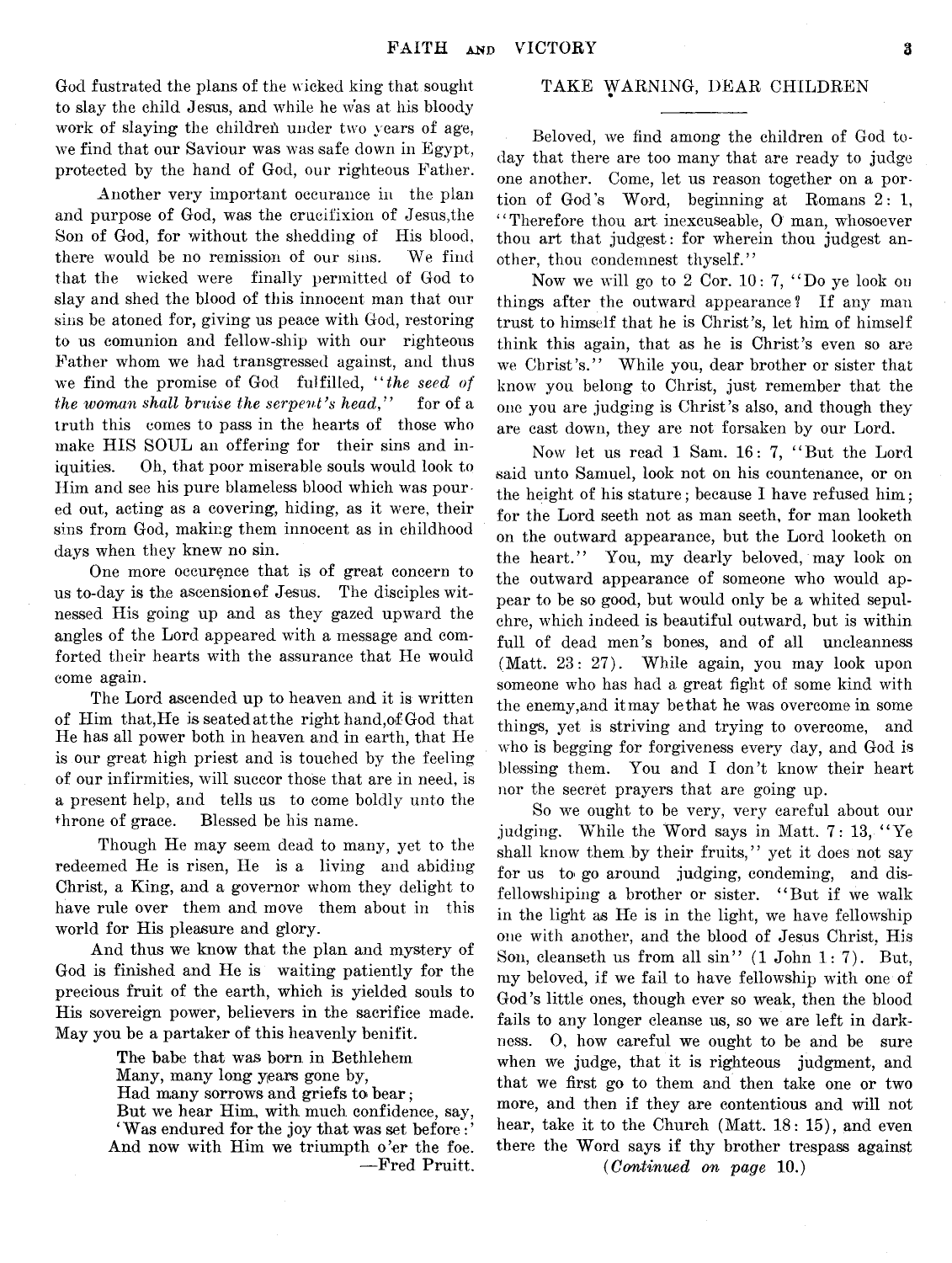## **FAITH AND VICTORY**

FAITH and VICTORY is published and sent out in the interest of Jesus to His little flock scattered abroad, by yielded members of Ilis Body at Faith Publishing House.

Faith and Victory will be sent free of charge to all who ask for it, as often as God permits by leading, blessing and supplying.

This Bible truth is kept going out by free-will offerings. Matt.  $10:8. \quad 2\overline{Cor}9:7,8.1 \overline{Cor}.9:11,12.$ 

(There will be no charges ever made against yon for Faith and Victory.) Address:

FAITH PUBLISHING HOUSE,

611 W. Mansur St., Guthrie, Okla. U. S. A. tiiiiiiiiiiiiiiiiiiiiiiiiim iiiiim im m iiiiim m m iim m im m im im im im iiiiiiiiiiiiiim iim im iiiiiiiiii

Christmas time has come again and our hearts are refreshed with thoughts of a scene that took place over nineteen hundred years ago when a tender babe was born, wrapped in swaddling clothes and laid in a pianger; a scene that stirred the angles of heaven, the sheperds on the hills of Judia, the wise men of the Last, to-gether with the envious King Herod.

As we meditate upon the birth of this young child, whose name is Jesus, our hearts are stirred with love to our righteous Father and faithful Creator for looking in mercy upon us and sending a Saviour that would break Satan's power and give us peace with God.

As we are made happy and filled with joy we also wish (as the wise men did) to give gifts that others may be made happy and in this way we honor, respect, and observe the day of the birth of the most important person that ever lived in a human body, even our Saviour, the Lord Jesus Christ. While much of the giving at Christmas time may be in form and without ' real devotion, yet the Christian will give with joy and gladness and rejoice with others that are made happy at this particular time of the year. dolls, the boys like toys, and they all like candy and nuts, while the parents rejoice when the children are made happy with these things.

A Christmas spent at home with father, mother, sister, and brother; to-gether with the children,can be very pleasing to God if conducted in the proper manner; if prayers and thanks-giving is rendered, if reading of the Word and the singing of sacred songs are indulged in, to-gether with temperence in our eating, all can be done to the glory of God with our souls edified and built up.

The wrong in the great spread of dinners with, good things to eat is the spirit that generally prevails. which is a spirit of revelry, jesting, joking, and eating and craming is the order of the day, without any, if ever, a thought of heavenly things or how God would have us do or be in this present world. May the Lord save us from such a worldly Christmas spirit.

The Lord has been blessing us of late both in the office work and also in the meetings. The last meeting at thq county poor farm was preciously given of the Lord and as we were singing in the commencing service, there came into the room twenty-five or thirty souls from Guthrie, mostly young people of the east side Methodist Church. These,with the aged inmates of the home,made the large diningroom full and many were standing. The Lord anointed and gave liberty in the preaching of His word and the attention was first class. As we returned home to Guthrie, we rejoiced that God had so preciously planned and sustained for this meeting.

Last Suday, November 29th, we had a meeting at the jail, in which the Lord again showed His hand of love and  $m_f$  rey to men. The Holy Ghost done His of love and mercy to men. office work in convicting, and three hearts were so touched that they knelt down, confessed their sins, repented of them and got up with relief and joy in their souls through belief in the blood of Jesus Christ as an atonment for their sins,.

The meetings at the chapel have been heavenly and good too.

We are looking forward to a good meeting which will begin on Christmas-day, God willing, and will last over two Sundays. Come, if it is possible. #• # # \*

The Lord has favored us with office help, sending us Walter Quinn of Morrison, Mo. who has been with us for over two weeks at this writing. He is taking right hold of the work just-like one the Lord would send; has a good experience of salvation and is deeply concerned in getting the pure gospel to the needy souls. We claim an interest in your prayers for him We claim an interest in your prayers for him and the work in general. \* # # #

While God has been blessing us in this way He has also been working in other ways that will mean a seperation. from one who has been working with us for years, from one who has become very dear to us because of his warm devotion to Jesus whom we love and serve,and because of his tenderness and thoughtfulness for the well-fare of others, his faithfulness and trueness to God under severe trials and tests which God in II is mercy has permitted us to passthrough. Parting from one like this pulls hard on the tender cords of our hearts, yet God has given grace and we have surrendered to His will praying that others may be blessed by his presence and life of devotion to God even as we have. As Bro. Longley will sail for Australia this month, we bid him God speed in the missionary work in that country. We do not know of one better qualified or able to impart Bible-truth to sinners and introduce them to Jesus and His work for them. He is<br>truly worthy of your prayers and support. You will truly worthy of your prayers and support. find his report of God's leading him to go,elsewhere in this paper. May God bless him and make him a blessing to all that he comes in contact with.

Grandma Spradling who has been living near us for quite a few years has been obliged to vacate the rooms that she occupied and as there was no suitable and convenient place for her near by, we have moved

*\** # # #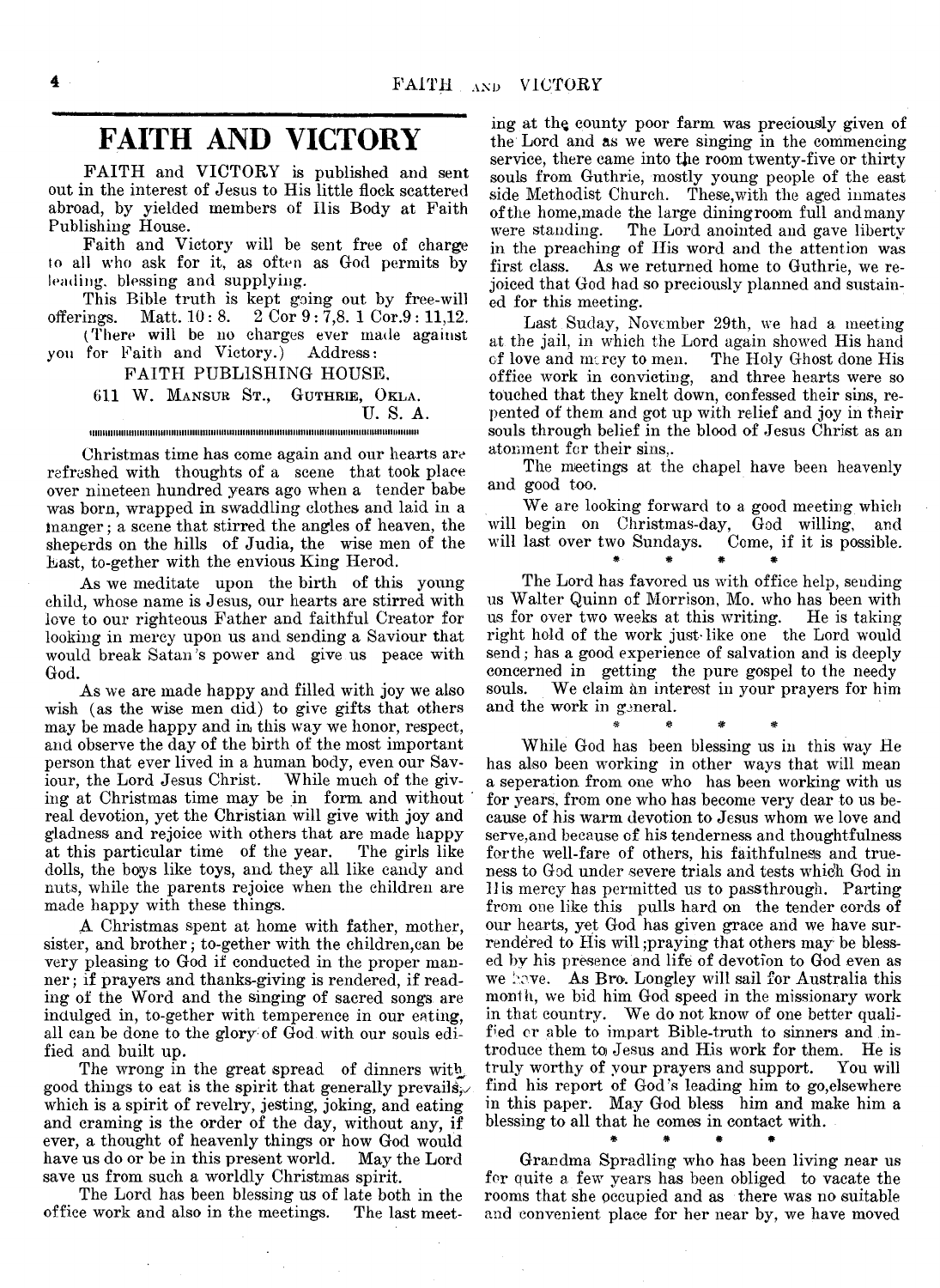things around and packed in such away that we have been able to give her two small rooms in the office building where we can look after her as is needful. Grandma is aged and feeble in body and posseses none of this world's goods but we are sure that she has riches in heaven, as she is like Dorcus to the needy, her testimonies of God's dealings with her are wonderful and she never tires of talking of the good things that are given to us through Christ. We shall do all we are given to us through Christ. can by the grace and the help of God, to make her last days on earth happy and joyful, and as comfortable as possible for her. Pray for Grandma and write her an encouraging letter as God lays it upon your heart.

While grandma is not able to write very well she does love to hear from the saints, and we are sure that God will bless all who interest themselves in her wellfare.

\* \* *\** \*

We are much encouraged in the work that the Lord has laid upon our hearts, though others may blow about by winds of doctrine, may compromise with the powers that control the worldly minded or may become fanatic, cold, cruel and lawified, yet we have deep decisions to follow on in the humble and despised way which keeps the heart tender and filled with love divine for all man-kind. The Psalmist David, after magnifying the greatness of God, exclaimed,  $"0$  God, my heart is fixed; I will sing and give praise, even with my glory" (Psalms 108:1). In the one hundred and twelfth chapter, in speaking of the righteous he says, "He shall not be afraid of evil tidings: his heart is fixed, trusting the Lord." Paul's heart was so fixed and his purpose so strong to fight until the end, that he could truthfully say, "I bear about in my body the marks of the Lord Jesus." Jesus was so thoroughly given up to the Father that he could calmly say, "I do alway those things that please the Fa-<br>ther." What blessed and encouraging testimonies ther." What blessed and encouraging testimonies these are to us who are called of God to set an example of Christ-likness in this time when nearly all people are cold, indifferent,and ungodly ;where many who once knew God are now compromising with the evilone are putting evil for good and good for evil, and are reasoning themselves astray, not discerning the cunningness of the spirit that is working. Yes, we can say as the Psalmist David, *our heart is fixed,* or *set to do the whole whll of God,* for He has fully won our heart and His greatness is greater than all of our comprehension, and we again say as David said, "let every-thing that has breath, praise the Lord.'<br> **\* \* \*** 

If you want extra papers to hand out, we have them. If you want some tracts to carefully distribute, we have them. Send your order and we shall be glad to fill it as God bids. If you have a good poem or an article that has been given you by the Holy Ghost, send it in, for it might be that God would have us use some of them in print form, and thus others would be blessed.

\* \* \* \* \*

Our desire and aim is to seek the mind of Christ apd His leadings, that the Faith and Victory will be

filled up with soul food and will be a blessing, a help, and a strength to every one that reads, and that the clear Bible truth will be so taught, that the sinner can readily see his deliverence in Christ, the sacrifice made for sin and uncleanness; that the gospel of Christ, the glad tidings of a risen Lord be carried to the ends of the earth, to the poor as well as those who can pay. We desire your co-operation in every way and manner that God lays it upon your heart. God does not call men to idleness nor selfish gratification, but He does fill our hearts with love, and we gladly and willingly serve Him, knowing that our reward is over there where pain and sorrow end and the wicked cease to trouble. Brethren let us lay up our treasures in heaven, *" for ivhere our treasures are, there* will our heart be also."

The tract, written by Wesley Armstrong, entitled, ' ' The Baptism of the Holy Ghost and the Gift of Tongues," has been printed and shipped to him.

\* \* • « .

We recommend the reading of this tract for the gaining of light and knowledge on a much talked of, and misunderstood subject. This tract contains thirty-six pages of reading matter, and can be secured from Wesley Armstrong, 911 B. 4th. Ave., Mitchell, S. Dak. Enclose postage with your order.

#### -----------------o----------------- ASSEMBLY NOTICE

Guthrie, Okla.: Assembly Meeting Dee. 25 to Jan. 3. We are looking and trusting the Lord for an old-fashioned gospel meeting, where brotherly love, the spirit of peace, and harmony will prevail. We are praying and expecting the burden of lost souls will weigh so heavily on the hearts of His children and that the desire for the unity of saints so great that there will be no room in the assembly for the spirit of controversy. We are praying and believing that the Holy Ghost will have the leadership of the services, and that He will put preachers in the pulpit who will be under His control and who will preach neither compromise or extremism, but the Word of God rightly divided. Let everyone who can, come, praying, and believeing for a feast of fat things. Let the saints help the ministers get to and from the meeting, also send what provisions you can, also money to help defray the expense of the meeting. Send all provisions to G. W. Winn, 1300 block W. Mansur St., Guthrie, Okla. Send money for meeting to Fred Pruitt, 611 W. Mansur St., Guthrie, Okla. For further information write W. H. Shoot, R. 6, Box 18, Guthrie, Okla.

#### OBITUARY

Mrs. Mattie Drummond, wife of F. M. Drummond, departed from this life, Nov. 17,1925. She left sweet testimonies in the faith of her Christ. I ask the prayers of all praying people in my lonely hours.<br>Your Brother, F. M. Drummond,

Childress, Texas.

F. M. Drummond,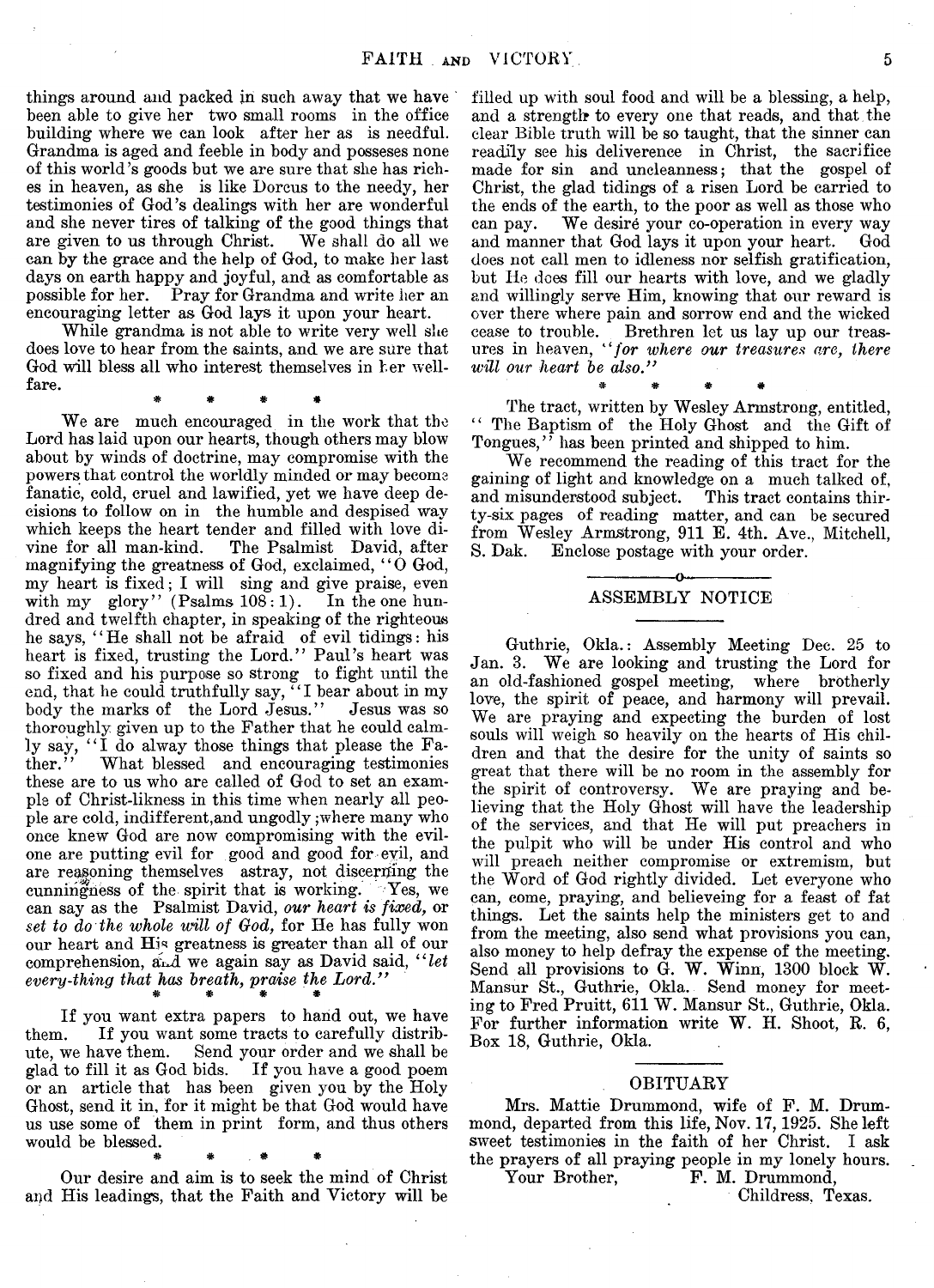#### THE MARRIED LIFE IN EGYPT

In order for the dear readers of Faith and Victory to understand rightly the true condition of the married life in Egypt, it is necessary for them to know something of the social customs of the Egyptian nation as well as the position of woman in society. Therefore, we shall briefly state a few facts before entering upon our subject.

It is a very unusual thing for a father in Egypt to desire a daughter, for she is supposed to be of no use m the world and to be a great burden. It is not strange then, that at the birth of a girl, the poor mother should be in great distress, even the neighbors turn up their nose at such phenomenon. The poor mother having lost favor with her husband, because of giving birth to girls, in many cases hardens her heart and grows indifferent to the needs of the little ones, not thinking that they are a comfort instead of a curse.

On the contrary, when a son is born the mother is held in high esteem, for sons are greatly desired for the perpetuation of the family name and for occupying some position in the world to help support his worthy parents, unlike the girl who can neither be enmployed nor fill any function in society. A girl is thus destined to a life-long seperation. She is not allowed to keep company nor mix herself with the male sex, whether at home or at school. When a girl reaches the age of eleven or twelve she is kept secluded at home within the four walls, not being seen but very seldom and in many places not being seen at all, even by the female sex, for fear lest she is not to be admired by them. Thus a young man seeking a life companion feels himself puzzled in a detached and solitary situation, having no access nor any association with the female sex, and not knowing whom he may choose.

On account of this, the choice in this important matter is attended by the parents who select a wife that suits their taste and is understood to remain loyal and obedient to them in all circumstances, even at the loss of their son's happiness. But sad to say that such a system as this produces oftentimes many occasions for quarrels, unhappiness, and divorce. Many friends and relatives are invited to attend the marriage ceremony, where the most delicious meals are liberally served according to the rank and position of the family in society. If the bride is position of the family in society. poor and happens to live in a village, she is brought in a palanquin carried on a camel's back, or in a litter suspended by four men. But in case she is rich, then she comes in an automobile displaying great pomp and show, surrounded with lighted candles; the drum beats, the music plays with the most melodious tunes and women squeal aloud with the exclamation of joy on such occasion.

On her arrival at the bridegroom's home, she is met by her mother-in-law, a mid-wife and a few other women who escort her to a private room so as to be tested whether she is a virgin or not, according to the

henious and one of the most shameful customs that is still prevailing here even among the most enlightened in this country. No sooner those women lay hold on the bride's feet in such a way that she might not be able to move or resist, then the bridegroom terribly and in a dreadful manner rushes upon his frightened bride, piercing sharply and repeatedly his right finger without any mercy and compassion in her virginity. If the blood issues out freely, then she is surely a virgin, but in case no sign of blood should appear, then she is not a virgin and is unworthy to become his companion, hence she must necessarily be divorces. On such a heart-rending scene, the bride cries out pitifully and vehemently at the top of her voice on account of her severe pain and extreme suffering. In order that her cry at such occurance might not be heard by the guests, the music plays, the drum beats, guns are fired and women with the highest pitch of nervous demonstration and excitement cry aloud with joyous shrieks and shouts that fill the whole air.

As marriage is an indispensible necessity, therefore a sweet gentle, maiden is often given to a man void of all good qualities and in no way worthy of the girl; and many a bright young man is married with an illiterate, ignorant companion, for the satisfaction of his parents who might disinherit him should he disobey. Should a young damsel refuse the choice of the parents in her marriage, on some occasions she is beaten severely until she complies to their wishes and inclinations. After a young woman marries she is under the control of her mother-in-law. Often-times a husband may take his mother's part in a quarrel and not his wife's. For this reason and on account of this baneful custom many families are deprived and void of the joy and pleasure that the women of other lands enjoy. There is nothing but the uplifting, enlightening, transforming power of the gospel of Christ that will burst open the prison doors and bring the dear women of Egypt out of the bondage and oppression of darkness and superstition into the full light and liberty of the children of God. May the God of all grace through the power of His Holy Spirit and the agency of Ilis dear Church in America speedily send forth the rays of light that will dispell the darkness and bring joy, freedom and hope to these helpless, hopeless sisters of ours. May God stir every dear brother and sister to do all they c°n in liberating these sin benighted dear souls, thus bringing hope to them in this life through the knowledge of our Redeemer's love.

Brethren and sisters of this last reformation! The responsibility for the evangelization of this lost world is wholly laid upon you. "Go ye into all the world and preach the gospel to every creature, and lo, I am with you alway, even unto the end of the world." He has provided no other agency for the He has provided no other agency for the<br>tion of this truth. God leaves to-day with promulgation of this truth. you (His Church) the responsibility of receiving or or rejecting the above mentioned commission. Who is ready to respond to the call of the blessed Master and give his life and means to the cause of Christ and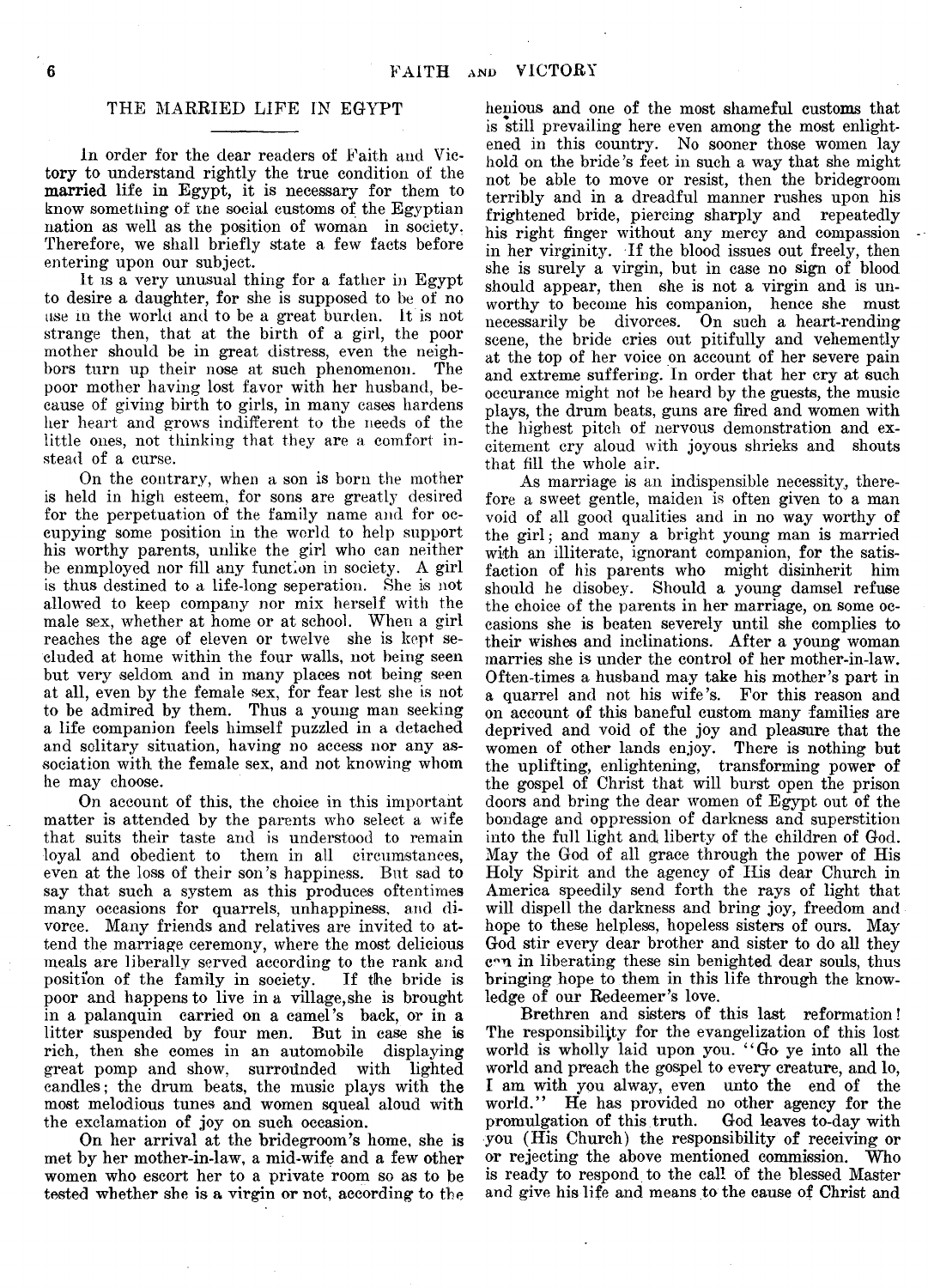sculs? There is ample work here to be accomplished. Will you have part in it, my dear brothers and sisters in America? Destitute fields must be supplied with earnest laborers and with means, by those whose hearts are warm with love of Christ and with love for souls. Who is ready to come to rescue perishing souls, and who is willing to sacrifice?

— Hannah A rsanious.

Guthrie, Okla.— Nov. 24; 1925. To the dear saints and readers of Faith and Victory, Greetings: 1 feel that it would be pleasing to the Lord for me to write a little account and explanation of some of the Lord's dealings and call brought unto my heart during the past year, of which I have not spoken much to anyone only a few close friends and dear brothers and sisters in the Lord, but have pondered them in my heart in much prayer and waiting upon God. He, havig led me into the deepest surrender and consecration of my life, began to talk to me of His will concerning me, though I didn't expect it to be as He has thus far worked it. On Sunday after-noon, Dec. 14, last year, I felt a strong drawing to be in my room alone with the Lord, and I told Bro. Pruitt I did not feel led to go out with them that after-noon to the country to visit some saints. After being in my room awhile, and meditating and looking into God's Word, I began to weep, but I felt happy and realized the nearness of the presence of the Lord. The question came into my heart as the Lord asked Peter: " Lcvest thou Me more than these?" The understanding of what *these* meant began to come into my mind. My heart responded with a glad " Yes, Lord, I do love Thee more than all in this-world." He blessed me as I answered Him. and said: "Feed my lambs and my sheep." I reviewed my past for a time--pit from I reviewed my past for a time--pit from which He dug me, and the rock from which I was hewn. It seemed almost too much to think that God would condescent to my low estate, call me from my course of life, then destroy my own plans and will and enthrone His holy and divine plan and will. Surely I felt like the weakest vessel and unworthy to be counted even as less than the least of all saints.

Later in the after-noon I opened my Bible and was reading in Acts, first chapter, where Jesus said: " But ye shall receive power, after that the Holy Ghost is come upon you : and ye shall be witnesses unto me both in Jerusalem, and in all Judaea, and in Samaria, and unto the uttermost part of the earth." Again the question came to me, "Will you witness for me in the uttermost part of the earth?" My heart's answer was, Yes, that I would if He would let me know the place He wanted me, and make the way, I would witness for Him the best He gave ability. Another rich blessing filled my soul and continued on through that night, and on the next morning. Dee. 15, I was here working at helping to get the Faith and Victory paper ready for the mails, and naturally the experiences of the day before were fresh upon mv heart and mind, when a clear visionary map seemed to open before me of Australia and the

surrounding islands of the South Sea, and with it the understanding that I should go to Australia and then I would be shown where else among those islands to go. This was a precious experience to me, for the call had come so plain and definite and now the place was also made as unmistakably clear, and my heart was filled with thanksgiving for it. Now I began *io* ask the Lord to make His time as definitely known as the call and place and to open the way before me if this was His will for me. I said nothing to anyone of this for a few weeks, though these experiences meant more to me than I can speak.

Bro. Pruitt and I have been working together here for several years, and have been through many tests and trials and battles together, and have won many victories in prayer and especially since the Lord led Bro. Pruitt to start the printing of the gospel through the Faith and Victory. I have enjoyed setting the type for the testimonies and articles that came from the saints, and if God's call had not come to go for Him to a foreign field of labor, I would gladly labor on in this work.

The Lord permitted me to go to my home in Texas the past summer to visit my dear mother, brothers and sisters, which was in a way a solemn visit to me, not knowing if I would see them all again in this world. Also I was led to go to Anthony, Kan. a few months ago and have enjoyed my stay and acquaintance with the dear saints there. While there the Lord brought some precious promises to me, assuring me of His care and protection and presence, the most precious of which is found in Exodus 33: 12-14, and especially the 14th verse. As my human nature thought of the distance, being among strangers etc., the Lord so comforted me by this: " My presence shall go with thee, and I will give the rest." While praying to the Lord also concerning the time of my going, the date of Dec. 15 was brought to my mind, being just one year from the time of God's call. As far as I know and have made inquiry, I will leave from the port of San Francisco, and have thought if the Lord willed I may stop a short time at Hawaii and Samoa on my way to Sydney, Australia. I do not know what is awaiting me or what the future holds, and the unknown is left in God's hands. I do praise the Lord for the calm rest He gives concerning it all, and that He has protected from doubts and fears attending my going, but my heart is filled with love for the Lord and souls and my heart is happy in obedience to this call, or an effort at it. I ask the agreement and co-operation in prayers of the saints that I may be able to lift up Jesus in deed and word wherever He places me, that I may finish my course with victory and joy. With prayers and holy love to all. I remain yours and His servant.

— Robert Longley.

 $\begin{array}{ccc} 0 & 0 & 0 \end{array}$  $\Omega$ Guthrie, Okla.— Dear saints of the Most High: Greetings in the name of our blessed Lord and Saviour Jesus, who shed His pure and innocent blood up-

on Calvary's rugged cross, to the end that as many as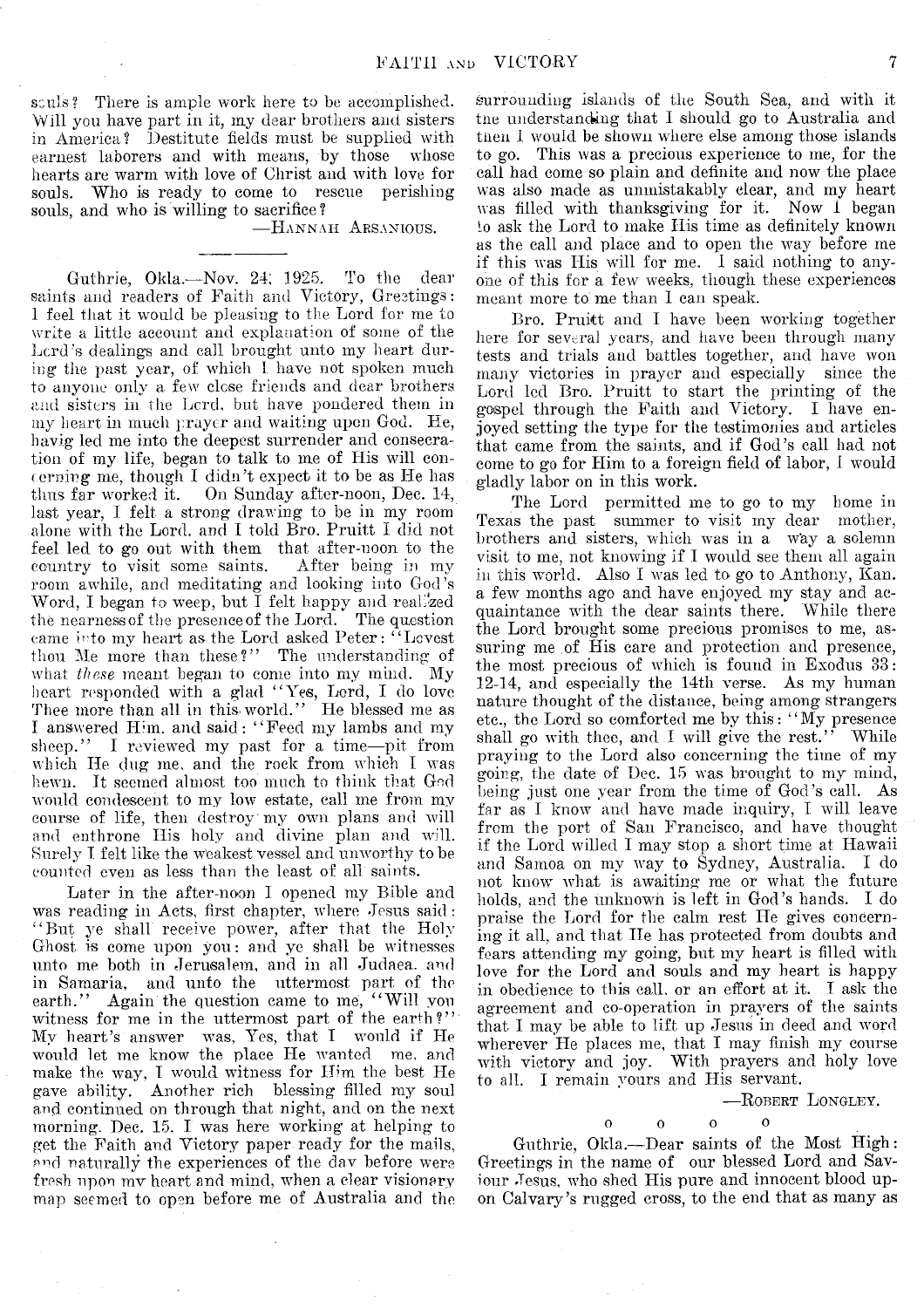believe on Him might be saved; from the sins of this world and the wrath to come. Bless His Holy name forever.

I feel God's approval in writing a testimony for<br>His dear Son Jesus. These words encourage me to These words encourage me to be not backward in saying anything for His sake, *" Let the redeemed of the Lord say so, whom he hath redeemed from the hand of the enemy,*" (Psalms 107:<br>2). Praise His dear name. 2). Praise His dear name.

1 write not that I may boast of being saved or redeemed, God forbid, *" for God is no respecter of persons,* not that I have merited or done any great deeds to receive this great gift, 4*'For by grage are ye saved through faith; and that not of yourselves; it is the*  $g$ *ift of God*" (Eph. 2:8), but I do thank and praise God for reaching down His mighty arm and lifting me out of the miry clay, and for the blessedness of this *wonderful salvation*. How glad I am to know that *How glad I am to know that* the dear Lord has redeemed me from that enemy, who for so long a time, held me captive in the prison of sin and darkness.

Dear souls, it's no wonder that the children of the Lord have so much to rejoice over and so much to be thanking and praising the Lord for. What great be thanking and praising the Lord for. *joy* and *peace rings* throughout our hearts and souls to know that we have been *" made free from the bondage of that evil master,"* whom we served while we were journeying along that broad-road to destruction<br>and everlasting torment. Oh, I thank God to-day Oh, I thank God to-day that He anointed my eyes that I might see the end of the road which I was so unheedingly, unconcerned, and so blindly swaying on-ward and down-ward on that broad road to everlasting destruction. How I thank and praise the precious Saviour that He ever permitted me to see my lost and undone condition, without God and without hope, in this world or the world to come, as long as I followed the ways of the unregenerated multitudes.

I am rejoicing to-day in the freedom of God's pure and holy way. What freedom we can enjoy in serving and living for the *Good Master* whom we now serve, love, trust, and obey. Dear ones, ought not our hearts rejoice and glorify Him who has broken loose the chains which for so long a time bound us to sin and the lusts thereof, to serve the evil-one and to be under his control? Freedom, freedom! Who is he *Freedom, freedom!* Who is he that is seeking to free, but he that is bound, locked behind the prison bars of sin and darkness, shut up in the dark cell of the devil's deceitfulness and a eondeming conscience, weighted down under the great load of sin, shame, and the lusts of this corrupt and sin polluted world, or those whose souls and bodies are stung and poisoned with the lusts of the eyes and the lusts of the flesh, which Satan laughs, rejoices, and desires to see humanity indulge in. What a shame that the devil is leading so many down that wide, well beaten, and worn pathway which has been trod since the fall of man, and which ends in the lake burning with fire and brimstone, and ever-lasting punishment, with its bitter remorse and untold agonies. Oh, that the eyes of all men were opened, that they might see the lost and bound condition in which they exist, that the enemy of souls would be completely overthrown and cast into his own pit, bound with the eternal chains or God's wrath, weighted down, and cast into the pit forever and forever,that souls would be deceived no more ,and that all could serve God in the fullness<br>of love and obedience to Him. Freedom! Why, we of love and obedience to Him. *Freedom!* are enjoying freedom to-day in walking with the dear Lord. Glory to God forever. "If the Son there*fore shall make you free, ye shall be free indeed,"* (John 2:36) and, *" His yoke is easy and His burden is*  $light''$  (Matt.11:30). How true and how good these words are to those who seek to know and do the will of the Lord, desiring to please Him regardless of the reproach of the crowd, and living up to the light which is given from time to time as the Holy Spirit gives it.

When we desire to take with, or cleave to those things which are not pleasing and acceptable to our holy and righteous Father as we journey on to that glorious abode; we bring upon ourselves sorrow, grief, and disappointment, and are unblessed with the richness of His unbounded love. His desiring that we *" love not the world, neither the things that are in the world,—"* is only for our good. Instead of making the way hard to travel, He is showing us the Way to go that we might find 4 4 His yoke easy and His burden light;" also that we might keep our affections upon Him, and to be so yielded and so pliable in His hands that He can mold us and make us according to His good will and pleasure, that He might have first place in our hearts at all times, and that we may appear without spot or blemish on that day in which He will *thoroughly cleanse* Ilis thrashing-floor.

la m glad that I have ever taken up my cross to follow Jesus, for I have found the way full of joy, comfort, peace, and happiness; such as the world cannot give, and neither can the world take it away. Praise The trials, the siftings and testing, and the cleansing and purging have only drawn me closer to the Lord, with an encouraged and determined heart to continue on in the *" better-way,"*

I ask an interest in your prayers, that I might ever be found faithful, true, and loyal unto the One who has made us "free." Your Bro., washed in who has made us *"free."* the Blood of the Lamb.

—Walter Quinn,

o o o o

Enid, Okla.—My dear Brothers and Sisters at Faith Pub. House. 1 will send you greetings in the blessed name of Jesus who has shed His precious blood to redeem us from everlasting punishment. He has been so merciful unto us that he came down from His glorious home above to redeem us from our sinful lives. So, as we are living in the latter days let us not get discouraged and let loose of our faith. Let us ask the Lord to keep us and protect us from sin. Will you please send me another paper, Faith and Victory, as  $\tilde{I}$  am glad when I get it that I can read more about the Lord's children. Let us keep on working for the Lord with more strength and love. May the grace of the Lord be with you all.

—Jake J. Becker,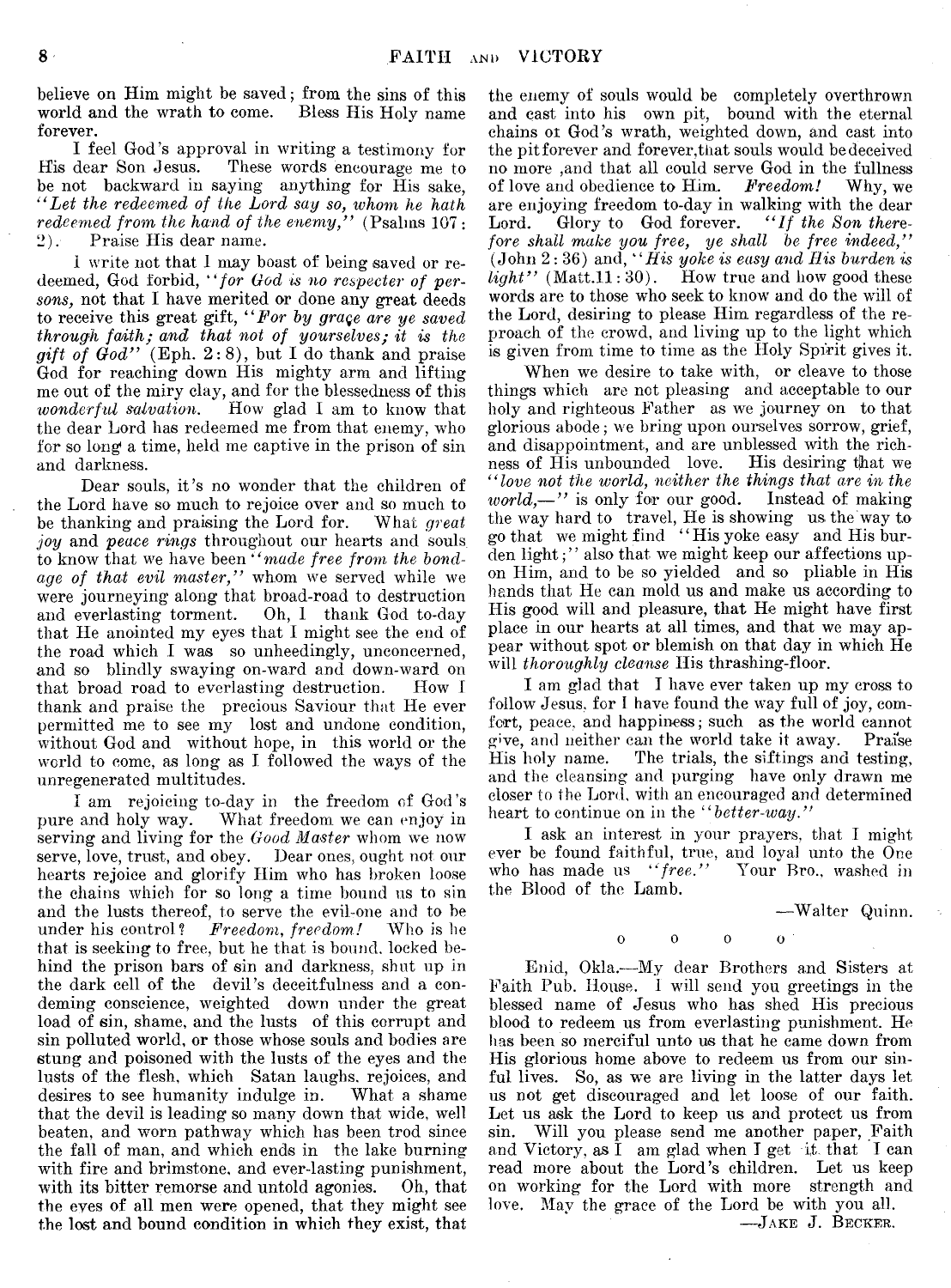## LITTLE FOLKS' PAGE

"HE SHALL GATHER THE LAMBS WITH HIS ARM, AND CARRY THEM IN HIS BOSOM" (Isaiah 40 :11).

### GLAD TIDINGS

' Twas a star which had shone so radiant and bright, As angles to earth, their tidings brought; That lead the three wise men through the night

To a newly born King whom they eagerly sought.

'Twas in the city of Bethlehem, they had found Where the newly born Saviour was laid. Then with glad hearts they gather 'round, And with precious gifts, a homage paid.

---------------- o-----------------

 $Bv-W$ . Q.

Utica, Penn.— Dear children readers of Faith and Victory. I am going to follow the leading of the clear Holy One, for He has put in my heart a desire to talk to you a little while this morning of His loving tender care to us all, yes, all that love and serve Him. Oh, how He watches over and protects us even during our defenceless moments while we slumber upon our pillows. I often, as 1 lay me down to sleep, say, " Still in my dreams I 'll be nearer, my God, to Thee, nearer to Thee," and then often what precious dreams He gives us. And through the day He is so near and dear to us, prompting nothing but kindness to our loved ones. How He helps each trusting child with his studies at school. It is just wonderful how He clears the mind, brightens the intellect, helps you to understand and to remember too. It is just wonderful how He helps us in everything through our our whole lives, and then how precious to think of the life to come, the bright home where all is love.

But just now it comes to my mind that when writing you last, the thought that I would love to tell you of how the dear Lord protected little Will's sight. When he was, I think, about 7 or 8 years old, he was making a little set of legging tools by hammering them out of bullets, using matches for handles. He had his little set all made but 2 pieces and found he lacked one bullet, so he mixed with water some plaster paris and made a mold. When the hot lead struck the cold'damp plaster paris it just cracked and the lead few, covering his right eye entirely. Oh. how it frightened me! I took him into my arms, dropped into a chair asking the dear Lord to spare his sight. The dear little fellow said, "O, Mama, don't be frightened. I know God will spare my sight," but I still continued calling on the dear Lord for help, The dear child then said, "O.mamma dear don't get nervous, for I know God will spare my sight," and so He did. He rewarded the dear child's faith. Oh. that we all might have such perfect child-like faith. When I removed the thin sheet of lead from his little eye it was not hurt one bit. The lead had not even gone down into the lid of his eye at all. Of course the lead took the skin right with it. but it was marvelous how quickly the dear Lord beaded it right up. Is not such a kind loving Father

worthy of praise, love and honor? Yes, dear children He is, and let us all love and serve Him with our whole heart. 0, praise His holy name. From one that loves you all and prays for you too.

*—Aunt Loey McKay*.

 $\mathbf{0}$   $\mathbf{0}$   $\mathbf{0}$  $\overline{0}$ Twitty, Texas.— Dear ones at the Faith Pub. House. I am glad to say that I am still saved and encouraged to fight the battle on, for the Bible says, *" And ye shall be hated of all men for my name's sake; but he that endureth to the end shall be saved"* (Matt.  $10:22$ ). I want you all to pray for me that

I will endure to the end. I would be glad to hear from some of the little girls. Will close. As ever, your little sister,

— Hattie B. Johnson,  $\mathbf{o}$ 

 $\begin{array}{ccc} 0 & 0 & 0 \end{array}$ Beaver Dam, Ky.— Dear saints of God. I am writing a letter to let you know that  $I$  am still wanting your Faith and Victory paper.

I am a little girl thirteen years old, and I believe that God can save if we believe. I want all of you to pray for me that I may do what God wants me to do.

My aunt and uncle have received the Holy Ghost.

I also want you to pray for my mother, for she has nervous spells.

— Flossie Mae Kissinger,

 $\mathbf{o}$ 

 $\mathbf{o}$   $\mathbf{o}$   $\mathbf{o}$ 

Herrin, 111.—My dear children of Faith and Victory: The Lord has blessed me a great deal lately. It seems to me that he has been more to me this month than ever.

Two or three nights before I got saved, a house just across the street got on fire and burned down. I was afraid that our house would burn down and I would be burned to death and go to hell. So it kept me afraid of my soul being lost, so I got to sleep with mother that night. The next night I had to sleep with my little brother, who was four years old, and I was afraid,so I began to cry and mother heard me and asked what was wrong. I said, " Mother I am afraid of our house burning down and I will be lost." She asked me if I wanted her to pray for me and I said, "yes". Then she prayed for me two or three Then she prayed for me two or three times every night; and one night I was lying on my bed looking at a big picture that was given to me at Sunday school, and it was pretty too, it was Jesus healing blind people, and I was praying, and all at once a great change came over me and it seemed to me that I could fly away and I never got such a blessing in all my life, for the Lord had saved me.

He saved me when I was ten years old and I am twelve now. So pray for me; and my papa that he may get closer to the Lord.

I thank you for the Faith and Victory paper. I love to read the little folk's page. Pray for me, and elso, please send me some of your tracts.

— Ira A. Burlison.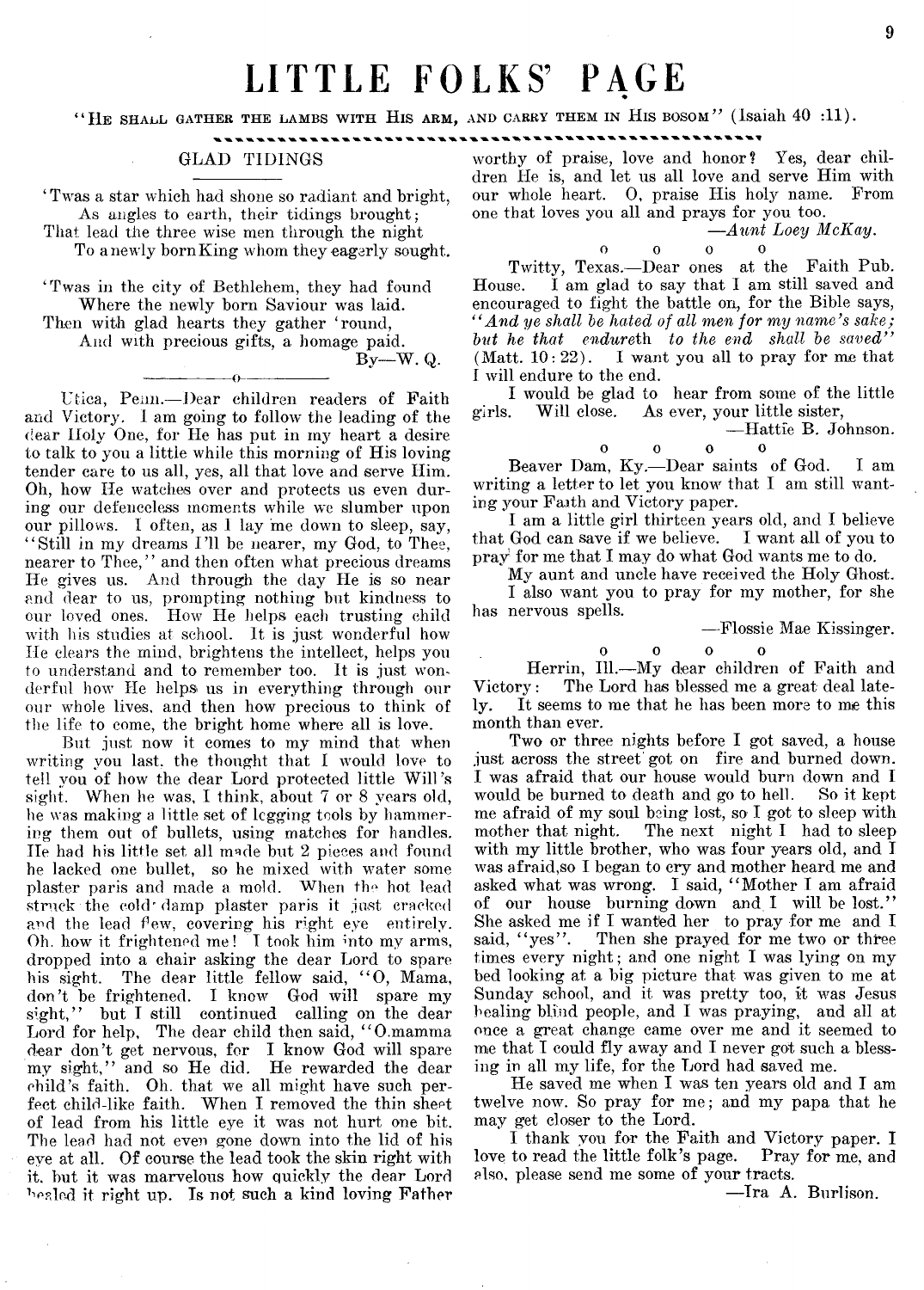#### *(Continued from page* 3.)

*thee,* not against God, but *thee*. Yet we find when they trespass against *God* and not *thee,* that their brother and sister are ready to cast them out, or in other words to stone them to death, but if the children would examine themselves and be sure they were without sin before they cast the first stone, there would not be many stones cast, but all would flee from the thought.

Beloved, let us as children of God be very careful and prayerful before we disfellowship one of God's little ones, for if we fail to fellowship one whom God fellowships, we ourselves are on dangerous ground. Now let us read Matt. 7: 1-2, " Judge not that ye be not judged, for with what judgment ye judge, ye shall be judged." Ask yourself the question: "If I am judged with the same judgment that I judge others, where will *I* spend eternity?" O, how bad we need more charity so we could do unto others as we would that others should do unto us.

Now let us read St. Luke 6: 37, " Judge not, and ye shall not be judged, condemn not and ye shall not be condemned, forgive and ye shall be forgiven." Wouldn't it be wonderful for us not to be judged or condemned ? Well then, let us not judge according to the appearance, but judge righteous judgment. The Word says in James 3: 2, " For in many things we offend all; if any man offend not in word, the same is a perfect man and able also to bridle the whole body." Don't you want to be perfect? If so, in James 2: 9, you will find these words: " But if ye have respect to persons ve commit sin, and are convinced of the law as transgressors."

But why dost thou judge thy brother? Or why dost thou set at naught thy brother? for we shall *all* stand before the judgment seat of Christ. For it is written, As I live saith the Lord, every knee shall bow to me and every tongue shall confess to God. So then every one of us shall give an account of himself to God. Let us therefore not judge one another any more; but judge this rather that no man put a stumbling block or an occasion to fall in his brother's way" (Romans 14: 10-14).

So let us remember that when we are mistreating one of God's little ones, we are liable to cause them to fall. God's Word says in St. Luke 17: 2, " It were better for him that a millstone were hanged about his neck and he cast into the sea, than that he should offend one of these little ones." So let us be careful, for in Matt. 13: 41, the Word says, " The Son of man shall send forth his angels and they shall gather out of his kingdom all things that offend and them which do iniquity," and remember that " a brother offended is harder to be won than a strong city, and their contentions are like the bars of a castle" (Prov.  $18:19$ ). So we ought to be very careful not to offend in word, deed, or act.

—Mrs. Ellen Stephen.

#### ---------------- o----------------- C ORRESPONDENCE

Woodburn, Ore.— My testimony to-day is; T am saved, sanctified, and satisfied and kept by power divine. The blood of Jesus cleanseth me and keeps me pure within. *" The pure in heart shall see God* " (Matt. 5:8). I have victory over all the works of darkness and sin by the grace and love of my blessed Savior. My feet press the solid rock and by His grace I am enabled to k. ep all on the altar, and whether I live or die I am the Lord's and the life I now live I live by faith in the Son of God, and by His grace I can run and not be weary and walk and not faint, praise His holy name. I am proving His promise is true that " All things work together for good to them that love the Lord" (Rom.  $\tilde{S}$ : 28), and I know I love Him with, all my heart and soul (I)eut 6: 5).

I know if I prove to the world that the Bible is true and the gospel is the power of God unto salvation (Rom.  $1:16$ ), I must live it before those I live among. I must let my light shine out that they may see the light and come to the dear Savior, accept Ilis salvation and be saved. Oh, when I see the sin and wickedness it seems we are living in the time of the end as is spoken of in Matt.  $24:24$ ; Eph.  $4:14$ . But the Lord is daily revealing to me new beauties of His grace. He helps me to stand more boldly for the truth of the gospel. I am determined to stand for Bible holiness and purity that the Word demands. It seems sometimes like I would have to stand alone. I find I must lean on my blessed Savior more, and less on human teaching and wisdom. I see the need of keeping on the whole armor of God (Eph. :6 11). bow those Scriptures have been held before me of late, especially the 16th and 17th verses. I am a soldier of the cross, and a soldier must have the whole armor required of them.

I am on my way to heaven, to the mansions in Father's house  $(John 14: 2)$ . I am'in the enemies' land so I must fight if I would win. Oh, that I had the voice of a trumpet that I might tell to all the world there is power in Jesus' blood to cleanse from all sin. I feel its power avails for me. I am drinking from that fountain of living water that satisfies my every longing. I expect to gain heaven by the way of the cross. I am dead to the world, to self, and I am one with Christ. I am praising God for the strait gate and narrow way (Matt. 7: 13-14). Thank God, I am in the narrow way, watching for Jesus' steps (1 Pet. 2: 21), and by His help and grace I will go with Him all the way, for He loves me and His promise is that He will never leave thee nor forsake thee  $(Heb. 13:5)$ . We have another good promise in Psalms 37: 25, "I have been young and now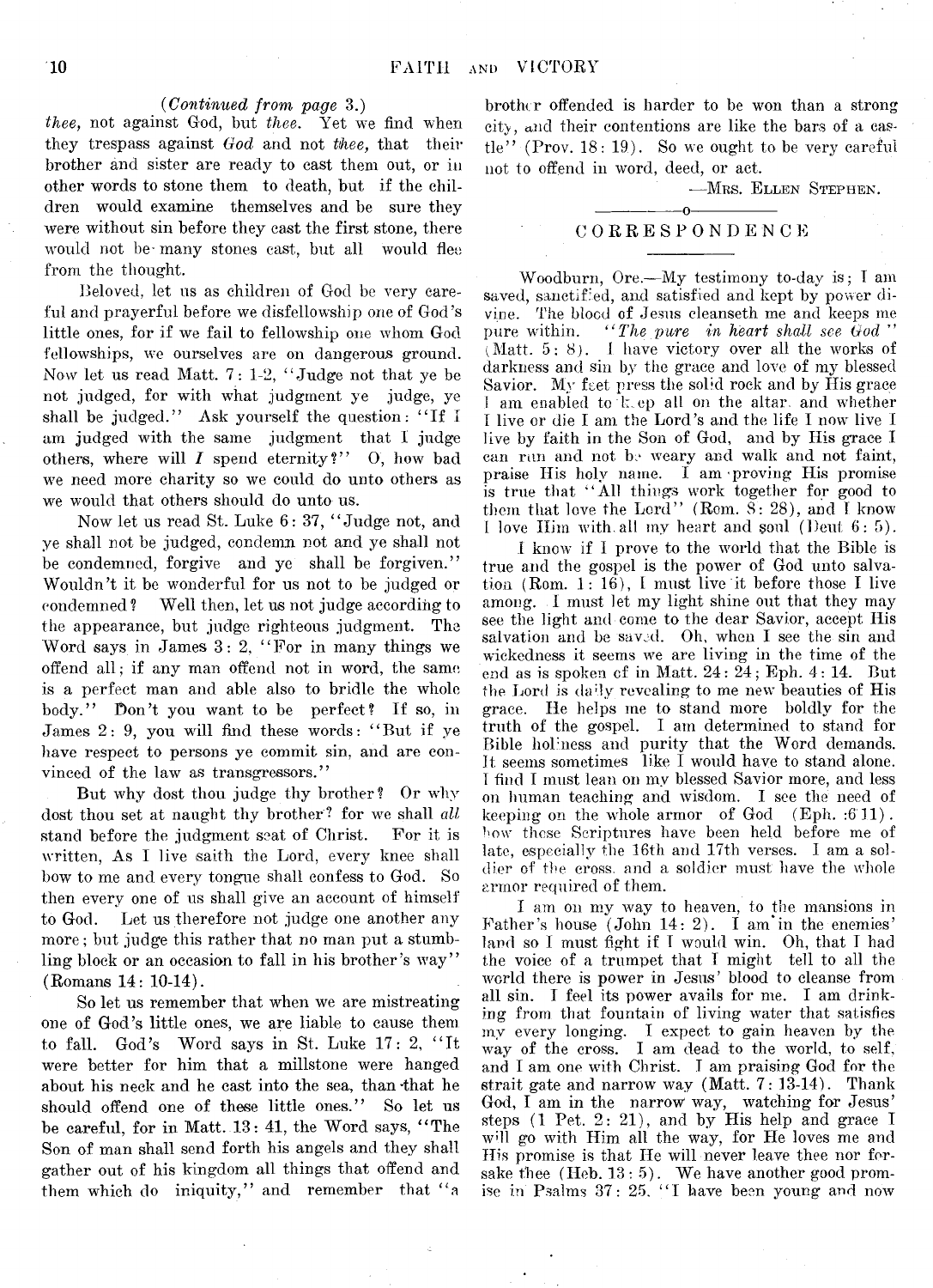am old, yet have 1 not seen the righteous forsaken nor His seed begging bread." I can say I am happy. As 1 write, my soul is filled with His love and glory. 1 can sing ' ' I ought to love my Savior*;* He loved me long ago, and looked on my soul with favor when deep in sin and woe. Oh, Cnrist 1 can but love Thee, What heart could e'er withhold a love that cost so dearly the offering of Thy soul ? Oh, King of love immortal, reign in my heart alone, and flood this earthen temple with glory from thy throne."

1 can say God's will be done in all things, for I know His way is best for me. it gives me much joy to know I have no choice of my own. I have committed everything to my Savior and I have the assurance supported, protected, and defendeod by Him and my faith and confidence is so strong in His love and power, if a miracle were required to help me in some extremity, 1 believe it would be done. I would not exchange places with any crowned monarch of earth. The King of all kingdoms is the King of kings and Lord of lords (1 Tim. 6: 15). Your Sister in Christ. — PHEBE GREEN.

0 0 0 0 Charleston, W. Va.— Greetings in Jesus' dear name to the beloved saints of our Lord and Savior, Jesus Christ. Dear saints, I am still walking in the light into which 1 stepped at the age of 15. At that age I was so wonderfully healed and my afflicted leg was restored from four years of suffering, after all remedies and hospital aid had failed to relieve me. My believing mother asked me if I couldn't believe in the dear Lord. I said "Yes." I wrote at once to the saints at Faith Pub. House for the prayer of faith in my behalf, and praise the Lord, I didn't have to wait to see whether my leg was going to get well or not, I just looked to Jesus, and through the prayers and faith of the Lord's workers my leg was well.

1 am now 19 years of age, praising God for His goodness, and I am. trying to live a life in which I know Jesus will be delighted to walk close by my side each day and will be pleased to lead me all the way through. Dear brothers, I could use a few more gospel tracts if the Lord wills you to send them. They help me wonderfully to get the truth unto the people. I so often use them as fore-runners. They are mighty to cut loose the strong holds of Satan, and in helping me to plant the Word of God here and there. I use the Faith and Victory as another weapon against Satan, and the dear little paper works wonderfully. I thank the Lord for His dear and faithful workers, and I thank Him for the help which I receive through His saints. Asking you dear ones to pray for me as your Brohter and young worker in Jesus' dear name. - BARTLEY SALYERS.

#### $\begin{array}{ccc} 0 & \hspace{1.5cm} 0 & \hspace{1.5cm} 0 \end{array}$

 $\mathbf{o}$ 

Winslow, Ark.— To the dear saints of God at Faith Pub. House and to all who are scattered abroad: Greetings in the most holy name of our Father. I thank God for a chance of telling the people about the love of God. I surely thank the Lord for the help that Brother and Sister Pruitt are to me and to many others. I haven't received the Holy Spirit yet and I want the prayers of all the saints tnat I may. Please send me a few tracts to read and to give away. Your Brother in Christ.

#### —Lorenzo W hitney.

 $\Omega$ 

#### $\mathbf 0$

Lititz, Pa.— Dear Bro. in Christ Jesus: Greeting to you and to all that are connected with the work at the office: Grace be unto you and peace from God our Father and the Lord Jesus Christ. We give thanks to God always for you all, and making mention of you in our prayers. Amen.

Not having written to you for a long time, it was not because of the lack of interest, but 1 had been so busy all the time.

Dear Bro., we need to keep wide awake and sober for the days are evil in which we are now living. The devil has spun his web to trap precious souls for whom Christ died. Oh, the avenues that are open which lead to the wrong. The masses are kept busy and are attracted by the follies and the vanities of the world. They are not giving any attention to the interests of the soul, but are rushing down the current of time, in sin and blindness, without giving it a thought.

What a blessing salvation from sin is; it is *peace and joy in the Holy Ghost.* Oh, the many that are not doing what they *ought* or *must do* to inherit eternal life.

Let us continue to pray for the dead in tresspasses and sin, that a mighty awakening may bring them to a sense of their condition.

I enjoy reading the Faith and Victory.

Let us saints continue to pray for each other. I remain your Bro. under the Blood,

—M. L. Baker.

 $\begin{array}{ccc} 0 & \hspace{1.5cm} 0 & \hspace{1.5cm} 0 \end{array}$  $\alpha$ Charleston, W. Va.— To all the dear saints at Faith Pub. House, and all who love our Lord who gave His life a ransom for many: Dear ones, I am yet saved and walking a closer walk with God each day. Jesus keeps me free from sin, although sin may be heaped all around us, yet His precious blood has cleansed us from sin and His grace is sufficient to keep us free from sin, praise His precious name. The Lord healed me of a caugh and lung trouble several months ago and I am yet healed. My baby's leg which at the same time also received a burn which seemed as if the burn was going to leave him with an afflicted limb, but praise the name of Jesus our Lord, that burned leg is now as the other leg: not even a scar on it. How wonderfully Jesus can heal, yes, both soul and body. Since that time, and even before, the Lord has healed the members of my family of different kinds of afflictions. We just trust Him for all His loving benefits. Dear brothers and sisters, the place where I am now living seems awfully wicked. The people will tell me they are Christians, but they say they know nothing about the divine power. I have talked to some and asked them if they had been fed or had tasted of the hidden manna of the Spirit, but poor souls did not seem to know what I was talking about. They have a form of Godliness but with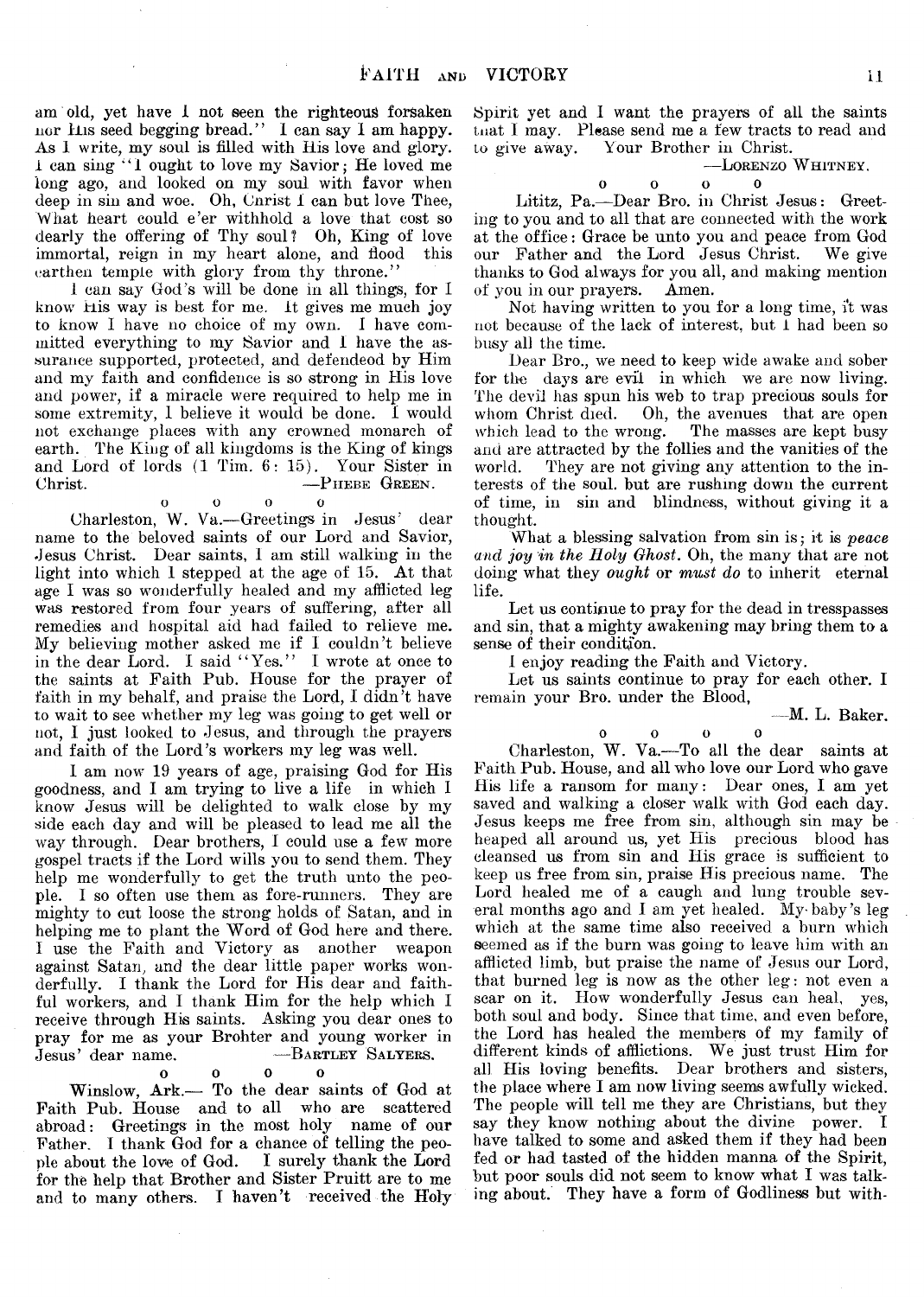out understanding, denying the power thereof.

I have been working around in this little neighborhood with my dear little helper, Faith and Victory, with the dear Lord helping and blessing us both. I have received the paper each month and it is so much help to me and helps me to help others. I thank the Lord for the dear paper and truly ask His tender blessings upon His true workers at Faith Pub. House laboring in His cause. I am at this time passing through a night of poverty, the deepest poverty that I have ever had to befall me, but dear saints I am praising our Lord the more and the louder, thanking Him for what I do receive and also what. I don't receive, knowing that it is by faith we live, and not by the perishable things of this world. I know I shall be holden up by the mighty hand of Him in whom I trust. I will send in an offering as soon as the blessed Lord wills. Asking His blessings to be bestowed upon His dear saints everywhere, T remain your Sister and earnest helper in the Lord and Savior Jesus Christ.

#### o o o o

Blooming Rose, Mo.— Dear saints one and all: I greet you once more in the dear name of Jesus. This morning finds me saved and with victory over all sin. I am still determined to go on and live for the Lord. But I can only do so by His help and grace. The devil is always at work to try to discourage and overcome us and also has many cunning ways but if we watch and pray and stay close to the Lord He will give us victory, and He has promised that we will never be tried only as we are able to endure. Sometimes we are tested until it seems it is all we can endure, but when the burdens seem heavy we can just take it to the Lord in prayer and roll the burdens on Jesus and He will lift them and encourage us and give us peace.

I am glad I ever found a true friend in Jesus, although He is good to everyone if they only realized it. He even protects and cares for those who are in sin. I can look back over my life and can see now how He protected and cared for me and kept me out of some things that I thought would be best for me, but I know the Lord knew best. If He cares for and loves those who are not serving Him and who are not living for. Him, how much more will He guide and help all who put their trust in Him. He has promised to supply all our needs and heals us when sick and blesses us, and above all has gone to prepare a place for us so we can be with Him after this life is over, so what more can we ask? Let us be encouraged and press on and keep close to the Lord. Pray earnestly for me, dear ones, that I may get closer to God and be true to Him. Your Sister,

#### —Mary Glover.

#### oooo

Hennessey, Okla.— I am glad today to write my testimony in the litle Faith and Victory. To-day finds me saved and living for the dear Lord up to all I know and understand. By His grace I mean to continue to live a faithful life. Dear ones pray for me that T he faithful until death. T realize more and

more this is a dressing room. As I dress, I want to dress right. I am praising the good Lord for His wonderful healing power. I was afflicted on the 4th Sunday of September in my finger, and blood poison set in. I did just like the Word of God says: called for the elders of the Church, was anointed and the prayer of faith was prayed and the Lord wonderfully healed my hand. Praise His name forever. What a wonderful God we serve. From your Sister in the one body.  $\overline{\phantom{a}}$  -ANNIE WILEY.  $-$ ANNIE WILEY.

 $0$   $0$   $0$  $\Omega$ Lititz, Pa.— Dear Brother and family and all helpers: In Jesus' dear name I will try to tell some of the Lord's doings for me. All, I cannot tell, because what the poet saith is true: "The half has never yet been told." Neither can I tell it, but the good Lord did wonders for me just in saving my soul alone. I am so glad for salvation this morning. I am bound for heaven through trials and troubles. At the same time I am glad for the faithful few that we can depend on. Will you pray for me that I hold on a short time longer at the longest. I am determined to go through at any cost, let come what will. It means something to say that. It goes deep. I have seen four of my daughters and my wife going in their graves. I have seen some very, very dear saints of God going away from us because we stuck to the truth. But shall all this move me ? No. Why should I lose my soul on account of trials and troubles ? I am so glad God gave me grace to overcome so far, and I am glad for the promise that He will be with me to the end, praise His holy name. Glory be to God! May the good Lord bless you all and your good work. I never saw any of you dear ones, but if we dont meet here on earth, let us be faithful so that we can meet in heaven is my prayer. Your Brother.

oooo Bloomington, Ind.—Dear Christian workers at Faith Pub. House: May the Lord bless you in this Christian work. I love to read this blessed paper, Faith and Victory. I love to read the testimonies of the saved and sanctified people. I am saved and sanctified through the blood of Jesus Christ our Lord. I have no desire for the things of this world. I am so glad the Lord saw fit to pick me up out of sin and set my feet on a solid Rock. Christ Jesus. I look forward each month for the Faith and Victory to appear. I enjoy reading it. I don't get to go to chrreh every Sunday. I live 5 miles from town, but I read the blessed Bible and the Faith and Victory paper which I enjoy so much. May God bless you in this work is my prayer. Your Sister in Christ Jesus. — ALICE JOHNSTON.

Bonham, Texas.— Dear sanits: Greetings in the precious name of Jesus. Just a few lines to the dear little paper. It is food to my soul. To-night finds me still a child of God, praising Him for His saving and keeping grace. It is one thing to be saved, and another to be kept. This has been the hardest year of my life to keep sweet in my soul. The devil has tried me hard through my children, but thank God His grace is sufficient, and I am never lonely. "Alone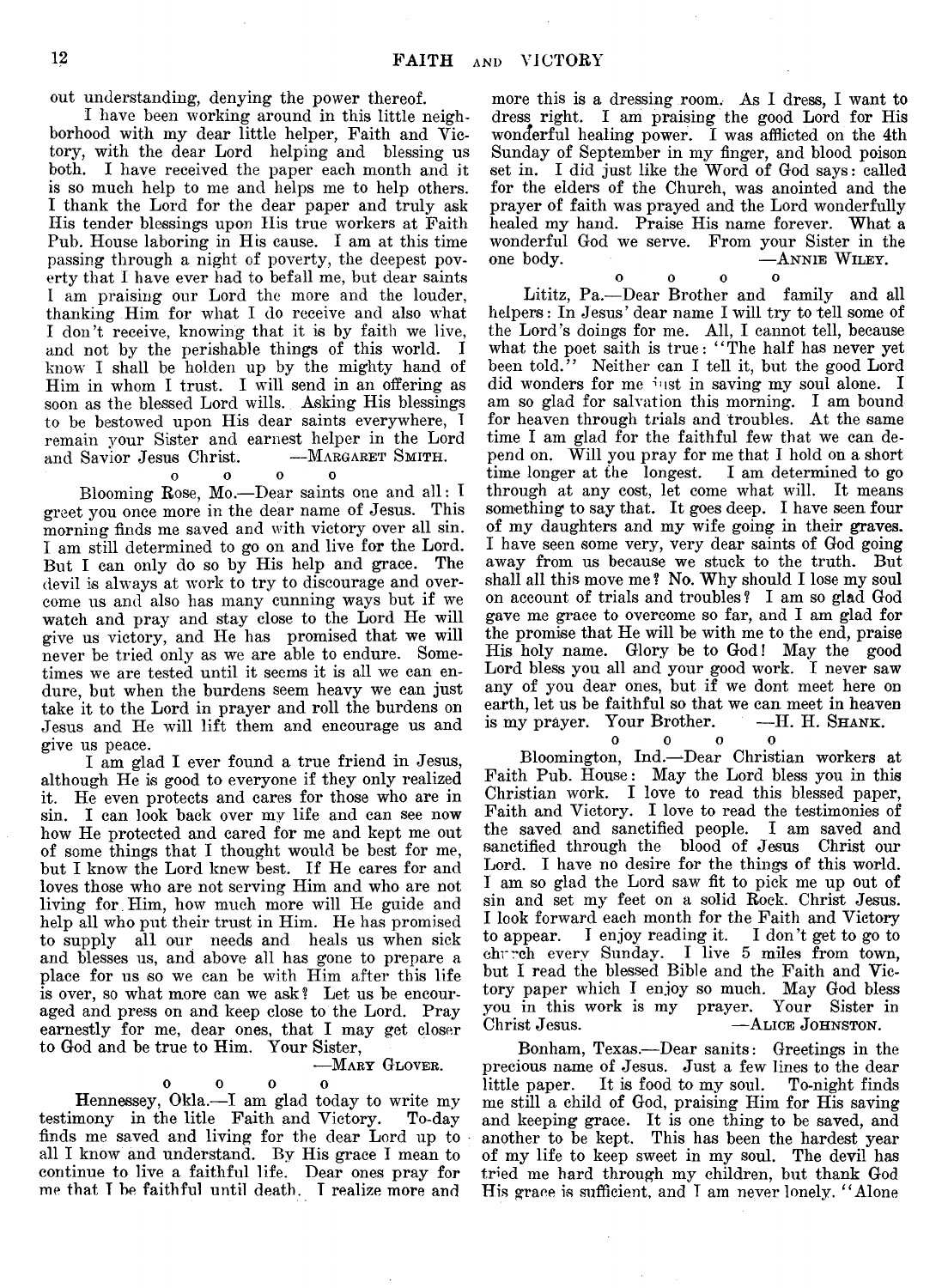with God, 0 blest retreat, to hold with Him communion sweet." The deep sweet lessons He teaches me comfort my heart in the deepest trials and conflicts of life. I have almost been down this week, but I have put all my trust in Jesus, so this morning finds me feeling fine, praise Ilis name forever. We read in 1 Peter, second chapter and 24th verse where He who his own self bore our sins in His own body on the tree, that we being dead to sins should live unto righteousness, by whose stripes ye were healed. Glory to God. We find in James five and sixteen: "The effectual, fervent prayer of a righteous man avafieth much." Matt. 9: 29: " According to your faith be it unto you." So pray for me and my family that we do  $\ddot{G}$  od's biddings. I am sending you a little offering. May God bless you all in your work. May God bless you all in your work. Send me more tracts as you see fit. As ever your<br>Sister in Christ. - MAY COONRAD. -May Coonrad.  $\Omega$ 

 $0$  0 0 Elora, Tenn.—Dear Bro. and Sister in Christ:<br>ay finds me lifting up Christ. Although we are To-day finds me lifting up Christ. cast out for His name's sake, we have no time to spend for Satan. I am on the King's highway to stand until Christ comes. Thank God for peace and love in my heart. I thank God for the 6th chapter of 2 Cor., 17th and 18th verses which brought this great light to me. I am saved to the uttermost. Thank God for you that brought your little Faith and Victory to me. It has made me stronger in the faith. There are only three of us saints in this place, my husband, little daughter and myself. We pray God may bless you more and more and keep you clean and pure. Now 1 want you to send us some tracts. Be sure to send us some of that tract, " Forty-Eight Hours in Hell." You will find an offering to help God's holy Word go out unto this wicked world. I want to help block the devil. From your Sister in Christ.  $-$ MRS. J. M. McCRARY. -Mrs. J. M. McCrary.

#### $0$  0 0

Cloutierville, La.— Greetings of love and fellowship to all the saints and readers of Faith and Victory. I have been getting the paper nearly one year and I never get tired reading it over again. It surely encourages me so much. It makes me look back about fifteen years ago when Jesus set me free from sin. It was the happiest day that I had ever seen. I am praying to the Lord every day to help you to keep sending the little paper to His loved ones scattered abroad. Dear Brother, I have been saying I was going to write you a letter. I was delayed someway. Please don't take my name off the list.

#### — Octavia Benjamin.

 $\Omega$ 

 $\Omega$ 

#### $\begin{array}{ccc} 0 & 0 & 0 \end{array}$

Zadock, Ark.— Dear Bro. Pruitt and all saints of God scattered abroad: Greetings in the precious name of Jesus. It seems good tonight to myself and the good Lord to write my testimony, and He has done so much for even unworthy me. I surely must tell you how He has just healed an awful bad sore foot for me. I bumped my foot against a car fender as I started to get in the ear. In about 8 days my foot began to hurt and swell, and it was in time of the

very hot days in Sept., and in a few days it looked like it was bordering close on to blood poison. neighbor told me a remedy, another told me something else to do, and so on. But as I was pretty well acquainted with my good old Book, called the Bible, (and I would to God that everybody would read and believe its teachings) I knew that their remedies were not to be found in that good Book. I also read were not to be found in that good Book. in the first chapter of Psalms that, " Blessed is the man that walketh not in the counsel of the ungodly." 1 also read in Jer. 17th chapter, that " Cursed is the man that trusteth in man, and maketh flesh his arm. But blessed is the man that trusteth in the Lord." I also read in the 5th chapter of James what the Lord says for His people to do who are either afflicted or sick. So I just set aside the counsel of the ungodly and took the Lord's advise, and fasted and prayed for more than 3 days and nights. Also a good Bro. and his wife, a good Sister, came and prayed for me and the 4th night I suffered awfully bad, but along towards day I spread my hands towards High Heaven and prayed earnestly, and oh. such an experience as I had with the Lord. Glory! Such a thrill that began to creep over and through my body and down the affected limb and into my foot, and just seemed to push all th suffering right up to one place and on out of my body, glory be to God! I began to sing, and I reckon I awoke my wife who, in a few minutes came into my room and asked me how I felt. I told her I felt better and that I thought the place was ready for opening. She unwrapped my foot and exclaimed, " Oh, I think so." Then she got a needle and gently lifted the edge of the scab that had formed over it, and what a lot of corruption rolled from that foot. As we read in the Bible of one who began to amend from that selfsame hour, so it was with me, and to-day I am able to be about my work again, giving all the praise and glory to the Lord and not to man. Amen. Praise the Lord. Hallelujah to His name.

Now, dear ones who read this, please get your Bibles and read 2 Peter, 1st chapter, down to the 12th verse, and let us all examine ourselves and see if we have yet been able to enter into the everlasting kingdom. Please notice in the 1st verse who the Apostle Peter is writing to. He is not addressing sinners, but those who have obtained the like precious faith as he. And now notice carefully the 4th verse tells us that through His glory and virtue (3rd verse) we are to be made partakers of His Divine nature, which of course will destroy, or take the place of the Adamic nature which we have all possessed up to this turning point in our lives. And now notice what we are to add to this "like precious faith" (and of course a sinner who has no faith could not do this adding). Please notice that virtue is the first principle to add to faith. Read St. Luke 8: 43-49 and 6: 18-19, and here you will see what virtue is, and what it will do. Now turn back to 2 Peter. 1st chapter and see the glorious promise in the 8th verse. Also look at the 9th verse and see who are the blind leaders of the blind. Now look at the glorious, yea, most glorious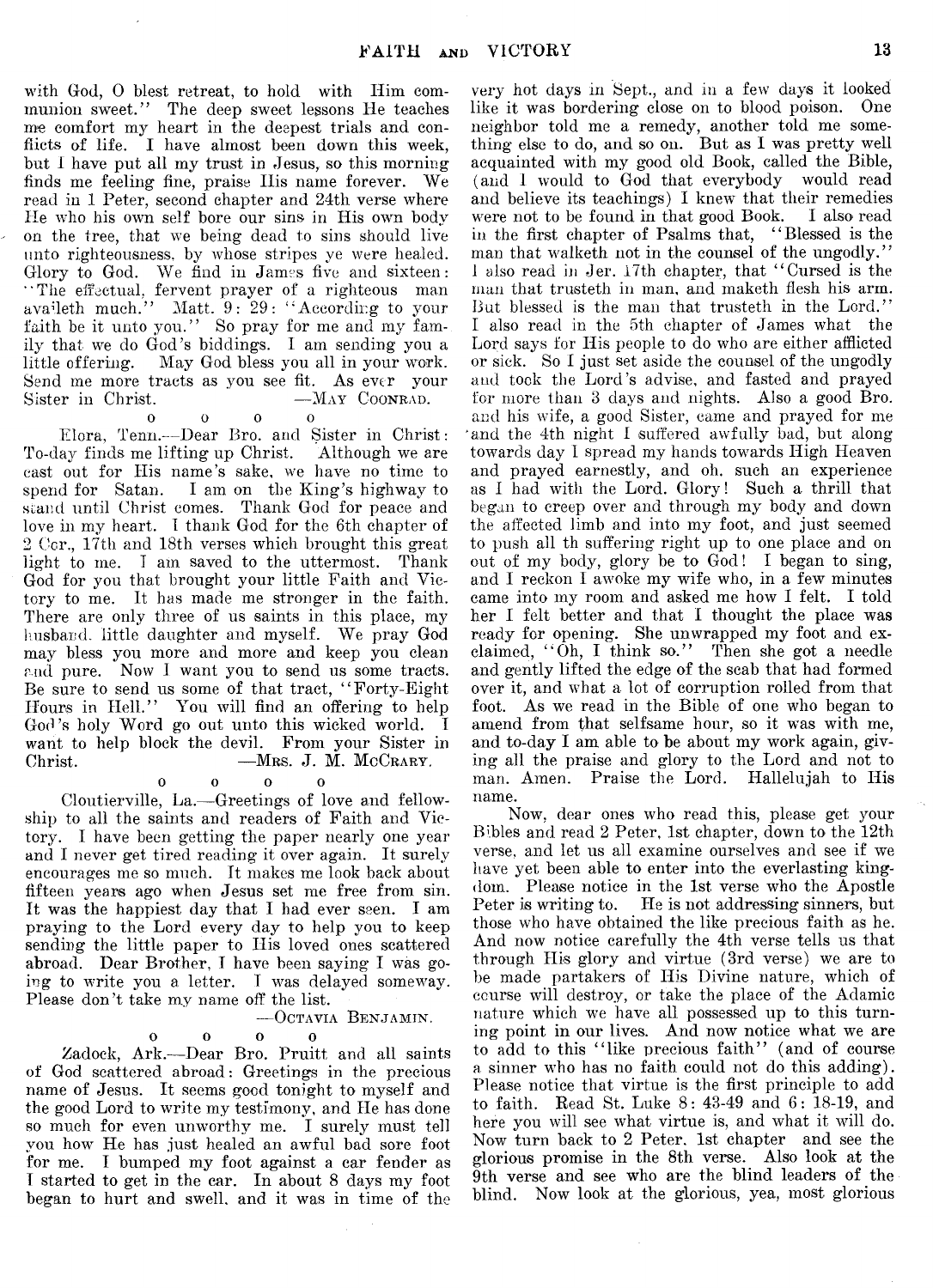promise in the 10th verse. Notice closely also the 11th verse and see if we cannot now understand why Paul said, " Through much tribulations do we enter into the kingdom of God, and we also understand why Jesus said, " Strive to enter in at the strait gate, for many, I say unto you shall seek to enter in and shall not be able" (Luke  $13: 24$ ; Matt.  $7: 13-14$ ).

The next thing in this adding is knowledge to virtue. What knowledge, and how much knowledge are we to add? Turn to Eph. 4th chapter and read the 8, 11, 12, 13, and 14 verses. Here you see that we all have something to do yet. And notice in the 14th verse what a glorious position we then may occupy. Also read 1 Cor. 2: 16. Now the next to add is temperance, and it surely does seem that a great many of us need to be more temperate in many things. The next to add is patience, and it seems also that many of us need more patience. One of the New Testament writers said, "In your patience possess ye your souls." And now we must next add Godliness, and as God is a Spirit, so we must live and learn more of the spiritual life and less of this world until we be completely separated from it. To Godliness we must add brotherly kindness. Oh! this one principle seems to be so badly overlooked with many. And last of all, but not least, comes the adding of charity, that wonderful principle, which Paul tells us of in 1 Cor. 13, that if we fail to possess it we are nothing. That wonderful love of God of which he tells us is shed abroad in our hearts by the  $Ho<sup>1</sup>y$  Ghost which is given unto us  $(Rom. 5:5)$ . He also tells us that it is the bond of perfectness, that finishing touch which which places us where we shall never fall. Amen. It is that perfect bond of love which unites us to each other so firm and compact that the gates of hell cannot prevail against us (Matt. 16: 18). Praise His name.

I do enjoy reading the testimonies of the dear children of God, and I hope this will be a benefit to someone, to cause them to wake up and look deep into the mysteries of Godliness and be diligent to make your calling and election sure. All please pray for me and mine. Your saved Bro. in the one body.

— W. H. Storms.

#### ----------------- o----------------- AN OPEN LETTER

Guthrie, Okla.— Dear unsaved friend: I am in receipt of your letter a few days ago, and it is truly sad to know of your condition. But I thank God this morning that He so loved the world, that *whosoever* will repent and believe in the sacrifice of Jesus on the cross should not perish, but have everlasting life. Oh, dear soul, bitten and poisoned by the devil,that old serpent, behold this morning the Lamb of God! He suffered and died to destroy the works of the devil and He is no respecter of persons: He tasted death for every man and woman. Read in St. John 3: 14: "As Moses lifted up the serpent in the wilderness, even so must the Son of man be lifted up, that *whosoever* (God help you to grasp the greatness of

His love in this word) believeth in Him should not perish, but have eternal life." You know to-day the serpent has bitten and poisoned many souls, and there is absolutely no other cure only by making the sacrifice of Jesus and His blood shed on Calvary's cross an offering for your sin. Read also John 3: 16. Oh! the good news to the lost sinner in these words. Millions have found life, rest and deliverance through them. Of course, real heart belief causes people to put in practice and action what they believe.

We have had agreement of prayer here at the printing office for you and rebuked the powers of the devil and believe God sets you free that you can call on His name in faith now, and He will hear and grant your salvation. Read also Romans 10: 9-10, and Remans 5: 8. How wonderful! It is good news to the heavy laden heart. Freedom! Freedom! to the captives. Praise God. "He commendeth His love toward us, (you, me, and every creature under heaven) in that, *while we were yet sinners, Christ died for us."*

Jesus taught and said that *" All manner* of sin and blasphemy shall be forgiven, except the blasphemy against the Holy Ghost." Now the way I understand is that if one never has received the Holy Ghost, they likely have not blasphemed against Him and therefore if they repent they can be pardoned and saved from whatever sins they have done; and though your sins are black and red like crimson, God promises in Isa 1: 18, to wash them as white as the snow. Read that Scripture for yourself, and remember that Satan is rebuked and you are at liberty to seek God and claim His promises for yourself. Jesus forgave the theif and murderer on the cross and surely He will you. The devil wants to drag your soul and the souls of others down into that lake of fire and the outer darkness of that bottomless pit. Here is another Scripture please read, Heb.  $11:6:$ " But without faith it is impossible to please Him, for he that *cometh to God must believe that He is* (which you do) and that Hie *is a rewarder* of them that *diligently seek Him."* Praise God, and it is true as He has said. Please also notice this precious Scripture in Heb. 7: 25, " Wherefore He *is able* to save them *to the uttermost* that come to God by Him, seeing He ever liveth to make intercession for them." Also notice in 1 John 1: 9, " If we *confess* our sins, He *is faithf ul and just to forgive* us our sins, and to *cl( nse us from all unrighteousness."* If the great sufferings of Jesus were not able or sufficient to save and pardon *to the uttermost*, I wouldn 't feel like so fearlessly, freely a: d undoubtedly representing it to lost souls. For of a truth the grace and mercy of God found me deep in the miry clay of sin, and I know by experience that God is able to save the vilest of sinners, for I surely saw myself a lost, ruined, wretched sinner, though I was saved when 19 years of age. God does not look with favor on sin of any kind, and no one can enter heaven spotted by it. Of course, the Spirit of God will not always strive with men and women, and now while conviction is strong upon your conscience and heart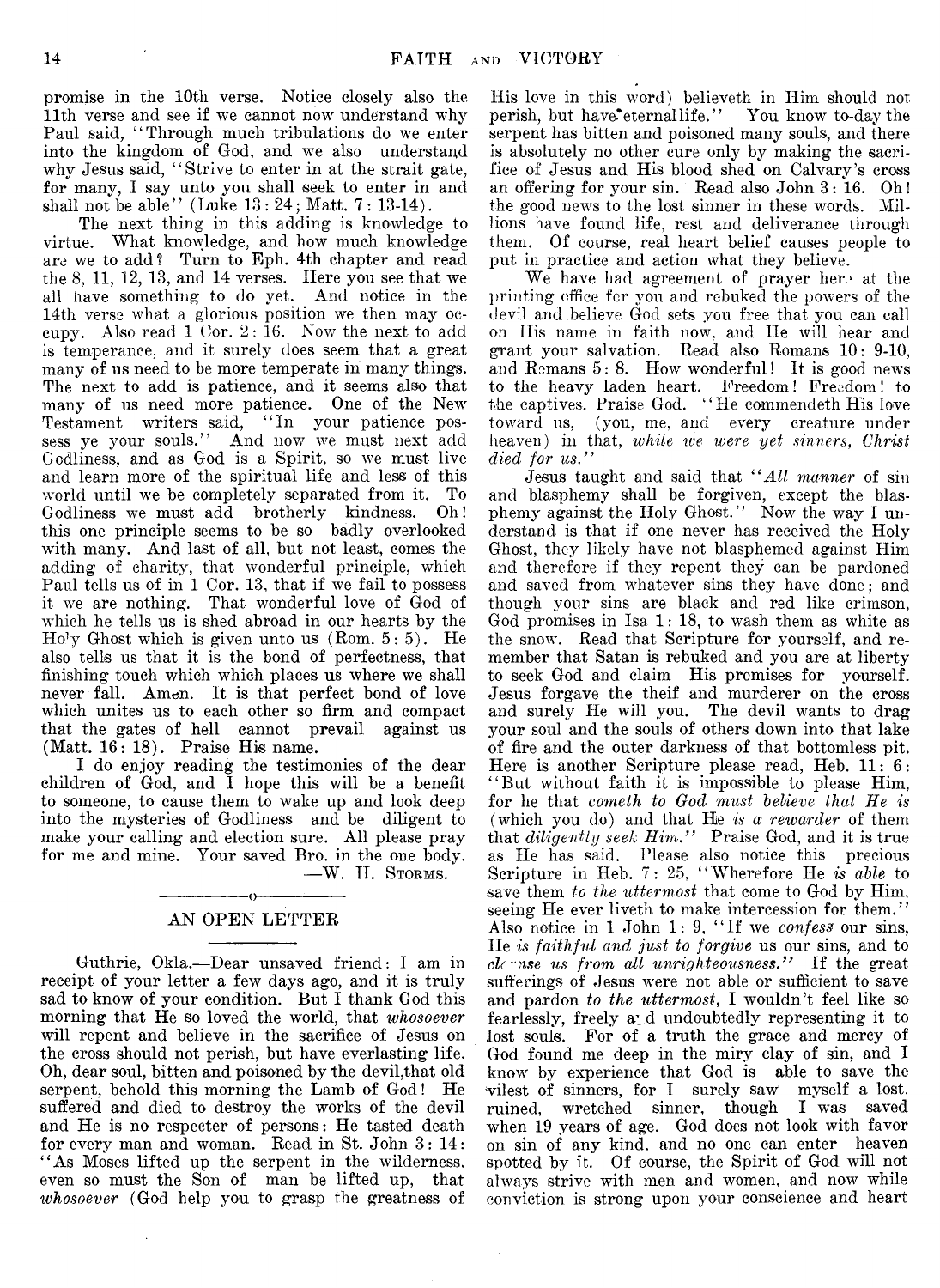is time to repent and turn to God, for He will have mercy and abundantly pardon you, and also the members of your family.

The Word of God speaks of some souls in this way: "And others save with fear, *pulling them out of the fire;* hating even the garments spotted by the flesh" (Jude 23). There are many more Scriptures telling of God's mercy and forgiveness to lost souls as they repent. Remember, neither you nor anyone are worthy of, nor merit anything from God, but God gives us freely of His unmeasured grace (unmerited favor from God). "For by grace are ye saved, through faith; and that *not of yourselves,* it is the *gift of God*" (Eph. 2:8). Now 1 commend you unto the free and offered grace and mercy of our Lord Jesus Christ, who gave Himself for us to wash us from our sins in His on precious blood. By repentance and faith plunge beneath this flood, and surely you will be cleansed and lose all your guilty stains. We shall contiue to pray for you, and expect to hear the glad news of your salvation. I remain a friend<br>to sinners.  $\frac{-Robert\;Longleu}{-Robert\;Longleu}$ .  $-Robert$  Longley.

#### ---------------- o ---------------- H 0 F E

For the Son of man is come to *save* that which was lost. How think ye? If a man have an hundred sheep and one of them be gone astray, doth he not leave the ninety and nine and goeth into the mountains, and seeketh that which is gone astray ? And if so be that he find it, verily  $\bf{I}$  say unto you, he rejioceth more of that sheep, than of the ninety and nine which went not astray. Even so it is not the will of your Father which is in heaven, that one of these little ones should perish. The Father in heaven sent His Son into this world to save His people from their sins (Matt. 1: 21).

Coming to this world first, the Son of God died to reconcile the world to the Father, and to take away the sins of many, by the blood-shedding of our Lord Jesus Christ. Much more then, being now justified by His blood, *we shall be saved from wrath through Him.* For if, when we were enemies, we were reconciled to God by the death of His Son, much more being reconciled. *We shall be saved by His life.*— Rom. 5: 9-10. (Flesh and blood can not enter heaven). "For ye see your calling, brethren, how not many wise men after the flesh, not many mighty, not many noble are called. But God hath chosen the weak things of the world, to confound the things which are mighty, that no flesh should glory in His presence. But of Him are ye in Christ Jesus, who of God is made unto us: wisdom, righteousness, sanctification, redemption, that according as it is written, He that glorieth, let him glory in the Lord" (1 Cor. 26 to 31).

But sin is not imputed when there is no law (Rom. 5: 13). So Christ was once offered to bear the sins of many, and unto them that look for Him shall He appear the second time without sin unto salvation (Heb. 9: 28). All who come before Him are thieves and robbers. There is hope for all who

wait on Him. The only sin is that they do not believe in Him to accept the Life. This is He that came by water and blood, even Jesus Christ; not by water only, but by water and blood. And it is the Spirit that beareth witness because the Spirit is truth, and Jesus Christ is the *way,* the *truth,* and the *life*. This is the true God and eternal life. From one who stands for His people. Yours in Christ.

#### —Martin Schanz.

#### $-----0$   $-------0$ MEDITATION

" Aoir *the God of peace, that brought again from the dead our Lord Jesus*, *that great shepherd of the sheep, through the blood of the everlasting covenant, make you perfect in every good work"* (Heb. 13: 20-21).

These words form a part of the blessed apostolic benediction at the close of the book of the Hebrews. Therein the Apostle Paul makes a final appeal in behalf of the New Covenant, certifying its utility, and declaring its lasting benefits. Through and by the blood of the everlasting Covenant God is going to perfect His people.

The Jews stumbled at the New Covenant because they thought they could be made perfect by the Old Covenant, i. e., the Law. Law is in antithesis to the Grace of God, which saves aside from works (Eph. 2: -10), just as the Old Testament is temporary in contrast with the eternity of the New Testament or Covenant. The goal of salvation is ever perfection. If perfection were possible under the Law, by the sprinkling of the blood of bulls and of goats, then there was no need of the ignominious death of Christ upon the accursed tree. Guilty sinners, men who considered themselves perfect under the Old Covenant, cried "Crucify Him!"-but God sees one thing, *The Blood of Christ,* and declares that through His blood all who call upon the name of the Lord shall be saved and made perfect. Our text carries no reference to man's part in connection with the Crucifixion,save asto the benifits of the redeemed derive therefrom, viz., eternal perfection through the blood.

The Holy Spirit speaks "the God of peace," or of all peace. The Law could not bring nor establish peace between a guilty race and its holy Creator. The Jew knew a God strong and mighty, whose sword was ever in His hand, swift to punish. God was not one of peace, under the Old Covenant, but rather, of unrest; for the holiness of the Law had to be vindicated and His justice satisfied. Sin had broken God's Sabbath rest and peace centuries before, and it was not till Christ cried "It is finished!" that God could be at peace with a sin-cursed earth. This peace, however, is only between God and those who are reconciled through the blood of the Cross. " Therefore, being justified by faith, we have peace with God through our Lord" (Rom. 5: 1).

Christ is spoken of as " that great Shepherd of the sheep." The beauty and excellence of the New